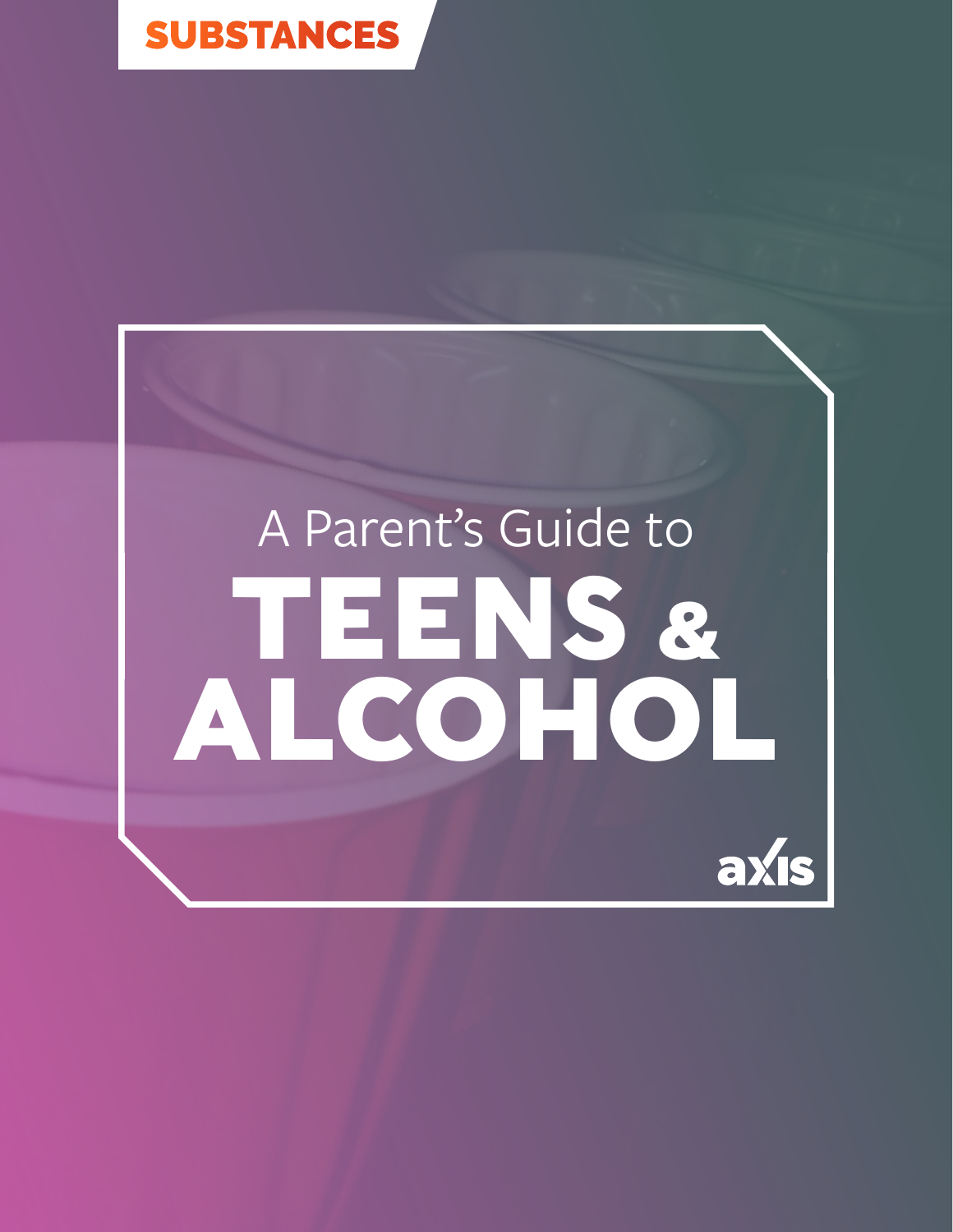# <span id="page-1-0"></span>TEENS & ALCOHOL A Parent's Guide to

### **Contents (click to jump to section)**

| How big of a problem is alcohol use among teens? 1                     |
|------------------------------------------------------------------------|
|                                                                        |
|                                                                        |
| Is pop culture really that influential when it comes to alcohol? 5     |
|                                                                        |
|                                                                        |
| How do I talk to my teen about drinking and partying?  8               |
|                                                                        |
| What should I do if I find out my teen is drinking? 11                 |
| What if I know my kid drinks but doesn't want to talk about it? 13     |
| If my teen abuses alcohol, does that mean he/she is a bad kid? Does it |
| What should I do if I find out my teen is addicted?  14                |
|                                                                        |
|                                                                        |
|                                                                        |
|                                                                        |

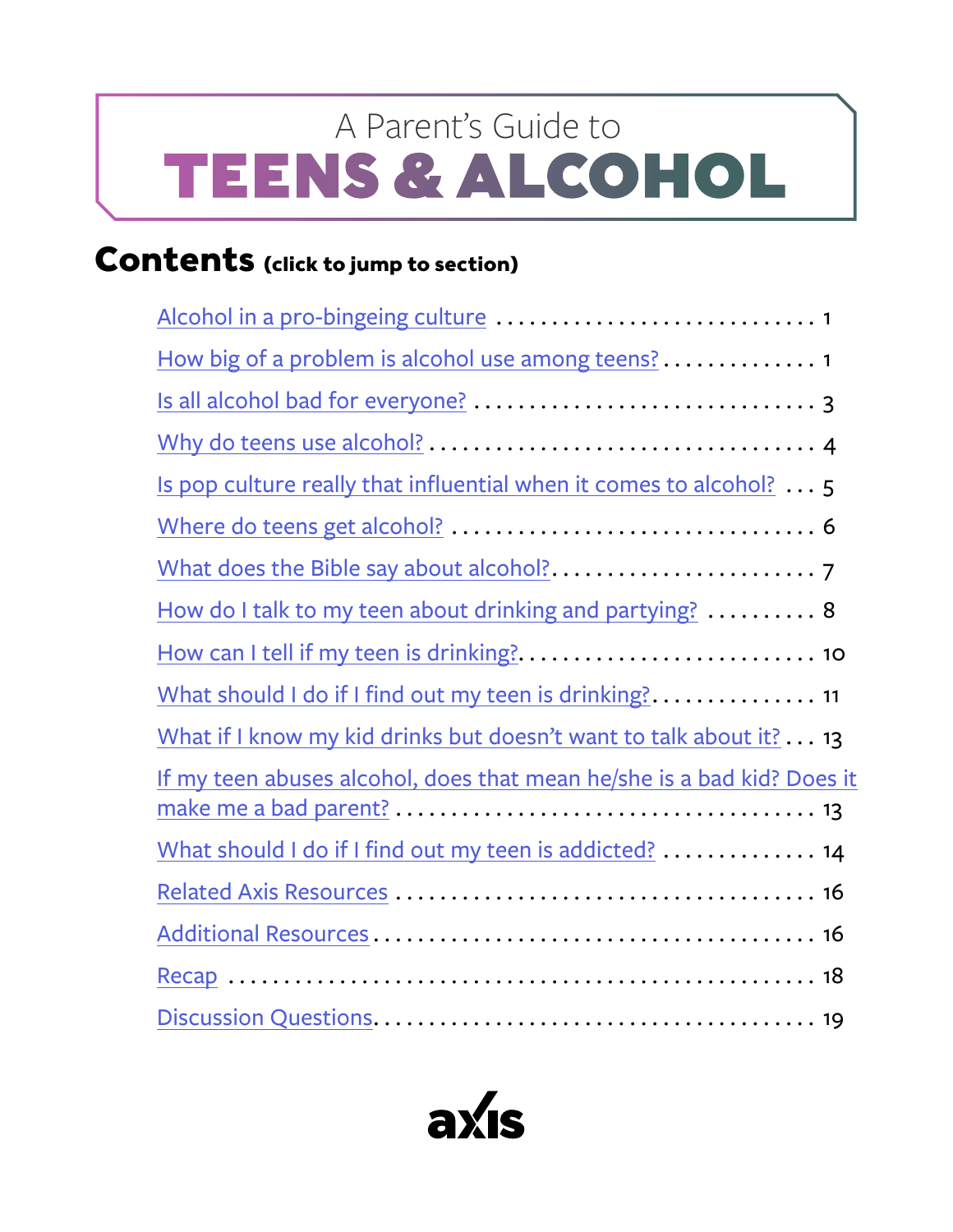# <span id="page-2-0"></span>**Alcohol in a pro-bingeing culture**

It's not really news to point out that our culture glamorizes drinking, usually in the context of partying. Ads for alcohol show us beautiful, fashionable people having a good time. Numerous movies, TV shows, and songs depict alcohol use as "cool," desirable, and a normal part of growing up. Media often portrays experimenting with alcohol as a way of living without fear or even as a means of self-discovery.

The appeal of alcohol is clearly concerning to parents because of the risks involved when anyone drinks and because of the greater dangers of teenage drinking. One reason why it can be difficult to navigate this issue with your kids is that the church as a whole is not unified in its position on alcohol. Some denominations say that drinking alcohol is ok as long as you don't get drunk. Others would take the position that any alcohol use is wrong. This can be a controversial topic in Christian circles and in Christian schools.

Even if you as parents have no question about your own position on drinking, it's still challenging to figure out how to best address the issue with your kids. Some parents believe that it's safest for them to introduce their kids to alcohol before anyone else does, so they allow their children to drink at home. Some parents take a hard and fast stance against ever allowing alcohol in their homes at all. They fear their children will develop a taste for alcohol and pursue drinking outside of the home. Other parents might wonder if they should drink in front of their kids because doing so might seem hypocritical.

But the most pressing question is: How do we help our kids not view drunkenness as a necessary aspect of social engagement or, more importantly, of "the good life"? More than just stopping them from drinking underage, the goal is for them to desire on their own not to participate in dangerous and risky behavior, no matter how normal culture makes it. We will look at all aspects of alcohol in this Guide in order to help you do just that!

# **How big of a problem is alcohol use among teens?**

Not all parents see alcohol consumption in teens as a huge problem. Everyone knows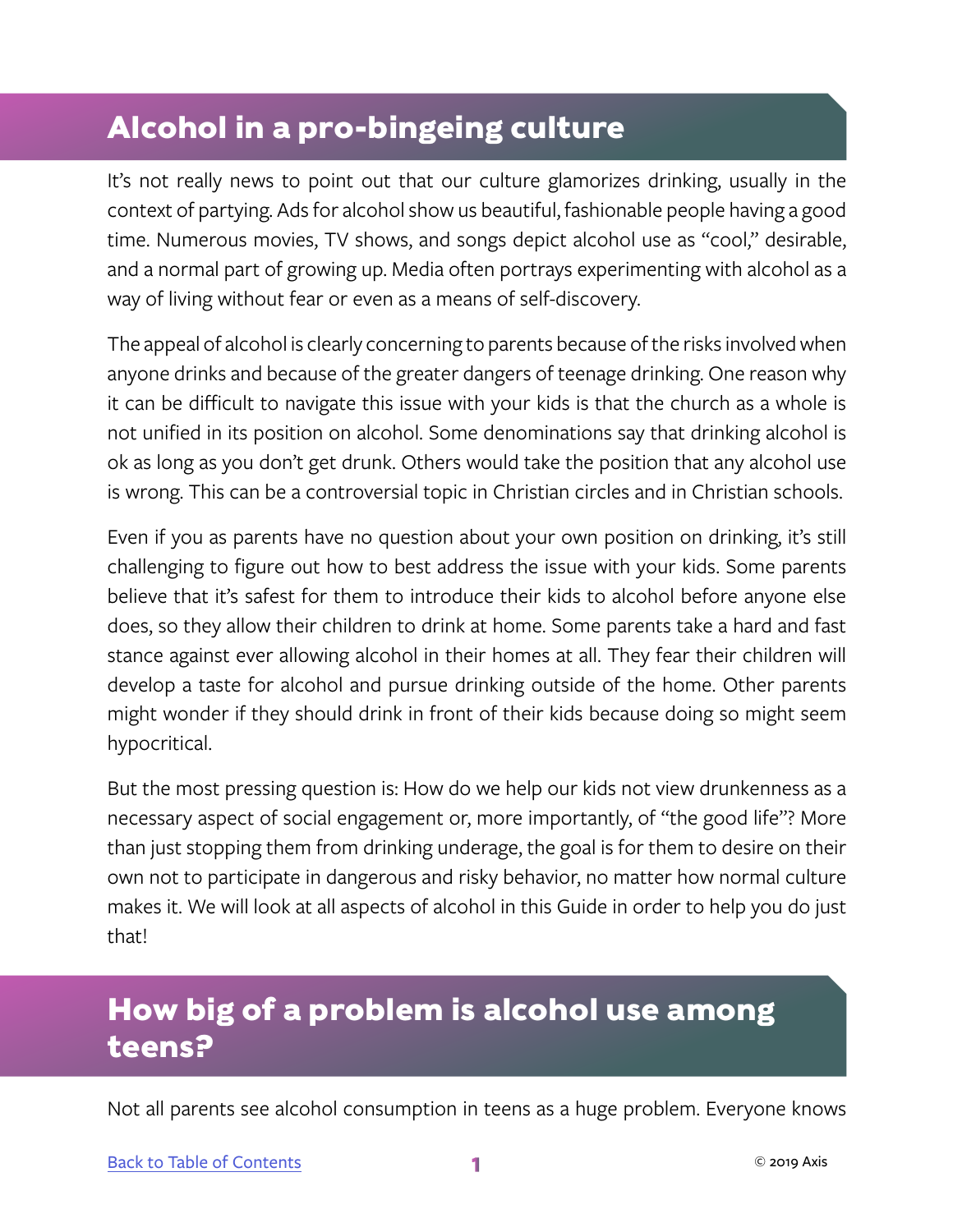it's against federal law for anyone under 21 to drink in the U.S., but laws in at least 37 states permit minors to drink alcohol in their homes or in the company of family members. A [confusing legal situation in Arkansas](https://www.washingtonpost.com/news/wonk/wp/2016/05/18/where-teenagers-can-legally-drink-in-the-u-s-yes-really/?utm_term=.61dfe3a7a60d) prohibits minors from possessing alcohol even as the same law allows parents to provide it to their underage children.

The vast majority of adults in the U.S. drink at least occasionally, and alcohol use does not translate to a disorder in every case. Parents might not really know where to draw the use/abuse line without sounding like hypocrites, especially if they themselves "experimented" with drugs or alcohol as teens. Some parents even allow their kids to drink alcohol in their homes with their children's friends, regardless of the legal ramifications. In their book, *[Ten Talks Parents Must Have with Their Children about Sex](https://www.amazon.com/Talks-Parents-Their-Children-Character/dp/0786885483) [and Character](https://www.amazon.com/Talks-Parents-Their-Children-Character/dp/0786885483)*, Pepper Schwartz and Dominic Cappelo say that such parents believe it gives them some level of control if their teen "is going to drink anyway."

A few parents will confess they see teen alcohol use as "harmless" or even as a necessary rite of passage to adulthood. And then there's those who lead their households with their own untreated, unacknowledged substance abuse disorders but do not see themselves as addicts—even if their kids do. After all, less than a generation ago, addiction was not considered a legitimate medical condition. (Read on for more specific information on parent rationale.)

The fact is, [current research](https://www.responsibility.org/get-the-facts/research/statistics/underage-drinking-statistics/) of more than 50,000 students nationwide shows underage alcohol use declining overall, but remaining "a consistent problem." One in three teens between ages 12 and 20 (that's more than seven million of them) self-report that they drank alcohol within the past 30 days. And this stat only counts the teens willing to admit that they drink. Worse, one in five teens say they've been fully drunk within the past 30 days, and one in six say they binge-drink (more than five drinks within a twohour period). Alcohol is a factor in more than 4,600 deaths of teens every year.

If this information isn't enough, adolescent health specialists now know that young people's brains continue to develop into their 20s. The result is that the damage to a teen's development and the potential for addiction in underage alcohol use increases exponentially as the age of first "experimentation" declines.

Imagine we're standing right now in an average eighth-grade classroom of 25 students. Two of the students in the room today drank alcohol recently. Say we're in a 10th grade classroom; five of those kids drink. In a 12th grade class, we would be talking about eight or nine of them. How many of those kids do we know? How many are friends with our kids? How many are our kids?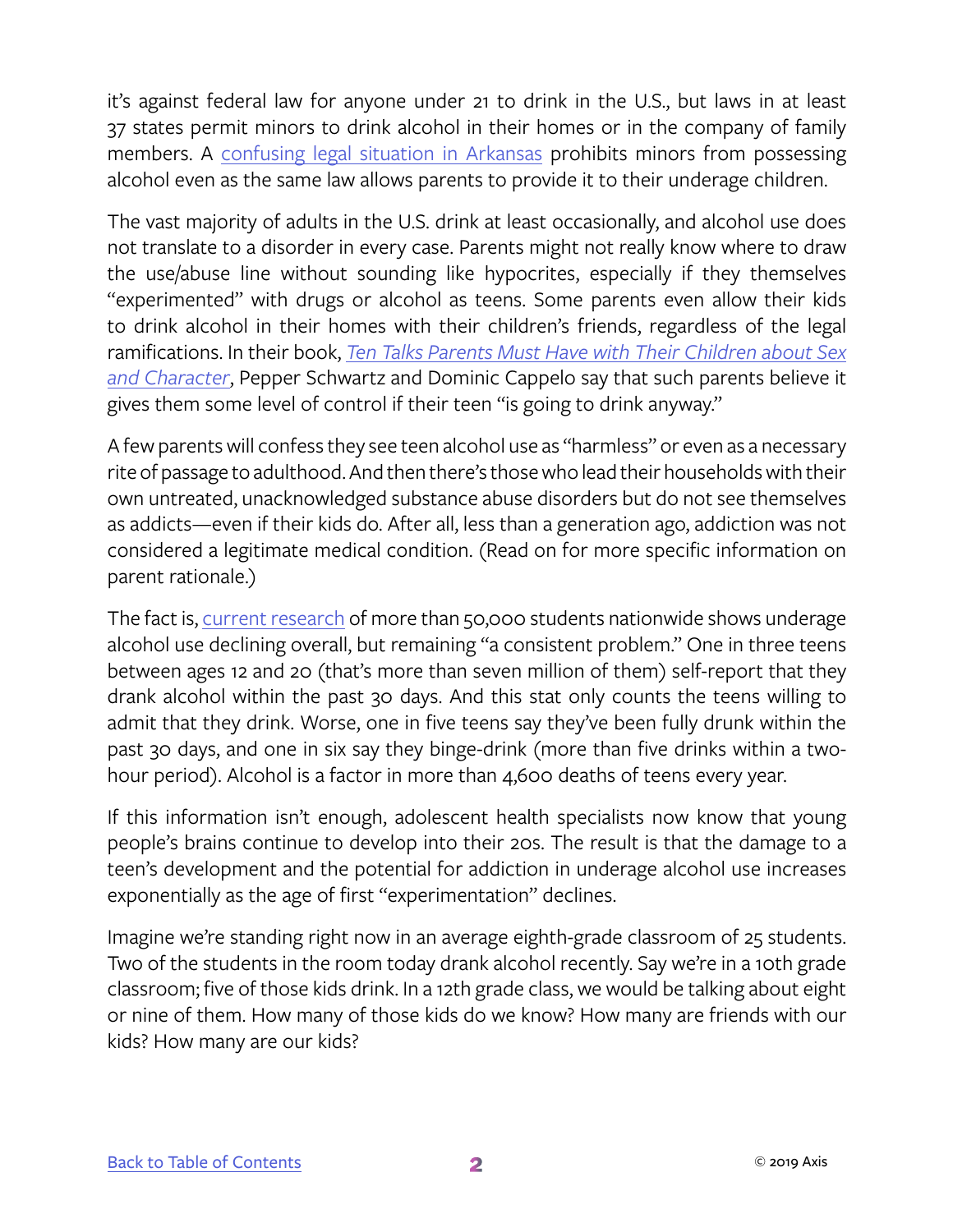#### <span id="page-4-0"></span>**Is all alcohol bad for everyone?**

Clinically speaking, the alcohol we drink is part of a large family of chemicals we use every day. Some are poisonous, some are in cleaning products, and some take off our nail polish. The only member of this class of chemicals produced specifically for human consumption is ethanol—we refer to it simply as "alcohol." It is clear at room temperature, less dense than water (allowing for the invention of the "still"), dissolves easily in water, and is so flammable [we can use it as fuel.](https://science.howstuffworks.com/alcohol.htm)

Most alcoholic beverages do not contain pure alcohol or anything close to it. That's good because just a few ounces of pure alcohol can be deadly. Once consumed and absorbed, the alcohol dissolves in the water contained in the blood, which carries it throughout the body tissues. The water in these tissues then absorbs the alcohol again. At this point, the person begins to display the effects of drinking and we can measure the blood alcohol concentration (the "BAC" that law enforcement uses to determine intoxication).

Here's a little mythbusting: no one really breaks down alcohol "faster" than anyone else, no matter what we drink or what size we are. Alcohol metabolism is one of the most predictable chemical reactions there is, and pretty much everyone breaks alcohol down at the exact same rate. In general, the body breaks down alcohol at the rate of 0.016% per hour. This sounds technical, but think of it this way: If a person's BAC is at 0.16 (twice the legal limit of 0.08 to drive a car), it will take 10 hours to bring that person's BAC back to zero. So when someone with a BAC of 0.16 leaves a party at two in the morning, it will take until noon the next day to bring their BAC to zero, and [it will be](http://www.drinkfox.com/information/alcohol-metabolism) [illegal for them to drive](http://www.drinkfox.com/information/alcohol-metabolism) at any time before 7:00 AM. (If you want to know more about the scientific and biological implications of alcohol on the human body, check out the BBC documentary *[The Truth about Alcohol](https://www.youtube.com/watch?v=PNq-JcVlYD4)*.)

The federal government [defines the size of a standard "drink"](https://teens.drugabuse.gov/drug-facts/alcohol) as:

- 12 oz. of beer (4–6% alcohol concentration by volume)
- 8 oz. of malt liquor-beer (about 7% alcohol)
- 5 oz. of table wine (about 12% alcohol)
- 1.5 oz. of hard liquor (gin, rum, vodka, tequila, whiskey, etc.—about 40% alcohol but can be as high as 95%)

The effects of alcohol consumption on adults vary from person to person depending on several factors. These include how much people drink, how often they drink, how much food is in their stomach, and their ages, health status, and family history. Physicians agree that most adults can drink alcohol in small to moderate amounts on occasion or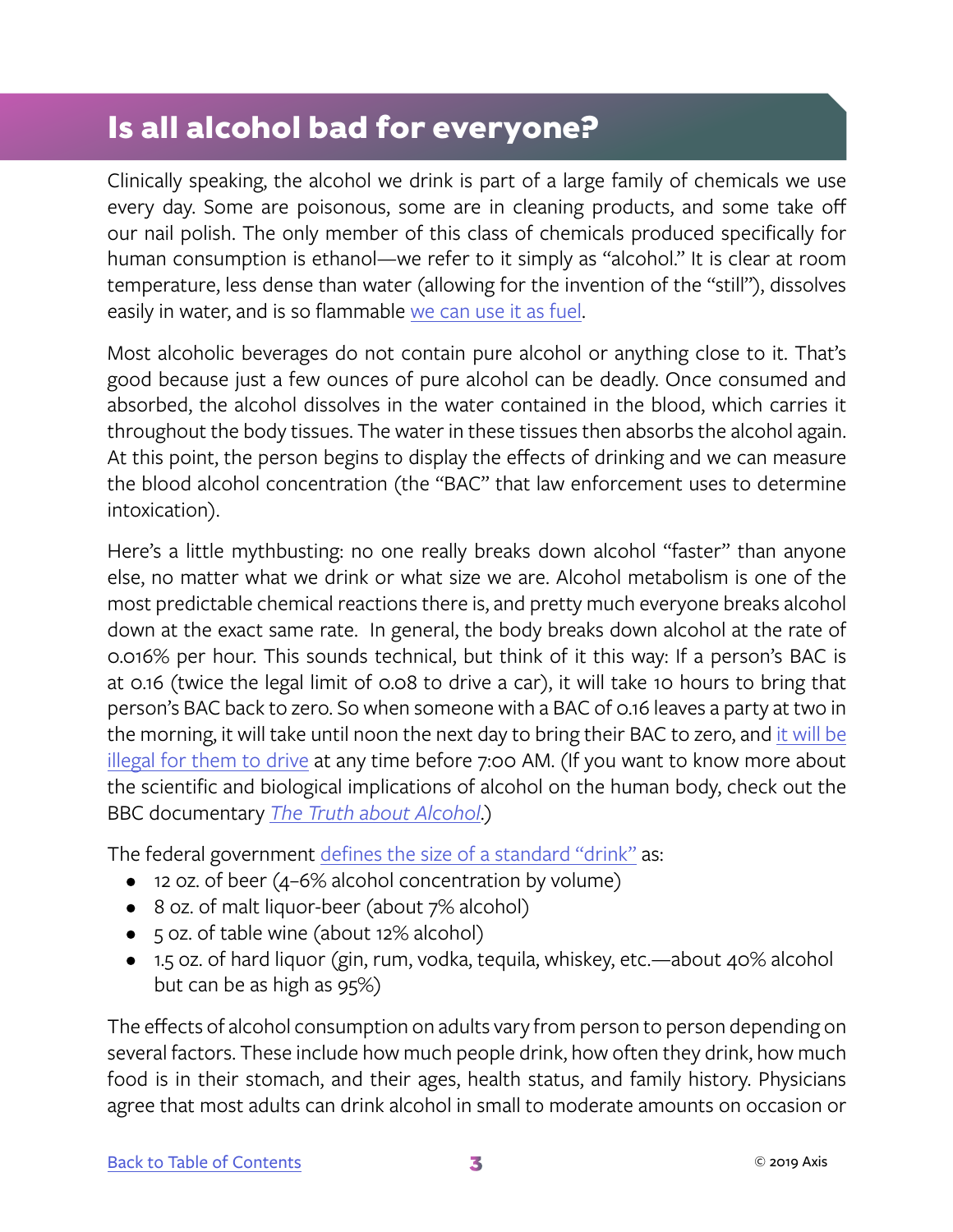<span id="page-5-0"></span>even somewhat regularly with no problems. Some physicians even recommend it to their patients to treat cardiovascular ailments. Adults who use alcohol commonly point to its ability to help them "unwind," "feel better," "release inhibitions," and even to "help them forget their troubles." Other people use it for relief of physical pain. Still others see it as an escape from the stress that plagues their everyday lives. In short, [alcohol is](https://www.niaaa.nih.gov/alcohol-health/overview-alcohol-consumption) [just one of the remedies](https://www.niaaa.nih.gov/alcohol-health/overview-alcohol-consumption) this world offers for the variety of struggles and hardships we commonly experience.

Though it's true most agree that a few drinks a couple times per week won't hurt most adults, we all know about the dangers of the overuse or misuse of alcohol. It can cause a wide range of consequences, including minor difficulties such as slurred speech and motor impairment to severe health risks like violent behavior, breathing problems, alcohol poisoning, comas, or even death. Long-term effects of alcohol use in adults include alcohol use disorders (which used to be lumped into the diagnosis of "alcoholism"), addiction, and serious chronic health problems involving all of the body's major organ systems. The federal government also clearly warns that no level of alcohol use is safe for teens. We will discuss the reasons why.

#### **Why do teens use alcohol?**

As we've seen, the specific reasons why people—both teens and adults—use alcohol vary as widely as the personalities of those who use it. No teen starts drinking with the intention of becoming addicted to alcohol. Some adults blame teen culture, bad peer influence, or media that promotes it, and these factors might indeed influence some teens to drink. However, there other factors than can be more powerful influences.

Many teens start drinking because 1. they can't stand a certain situation in their lives; 2. they just want to fit in; and 3. they can't cope with or process the situation in a healthy way. Chris Prentiss is the cofounder of the prestigious Passages Malibu inpatient treatment center in Southern California. In his book, *[The Alcoholism and Addiction](https://www.amazon.com/Alcoholism-Addiction-Cure-Holistic-Approach/dp/0943015448) [Cure](https://www.amazon.com/Alcoholism-Addiction-Cure-Holistic-Approach/dp/0943015448)*, he says that substance abuse most often happens when a person "can't cope with life without some sort of support, even if that support is damaging."

A recent, *large-scale national study gives the top reasons why teens drink (by their own* admission):

- Other people they know and respect, such as family and friends, drink;
- TV, movies, ads, and celebrities make it look cool;
- To ease or numb overwhelming physical pain, emotional agony, trauma, grief, or disabling fear;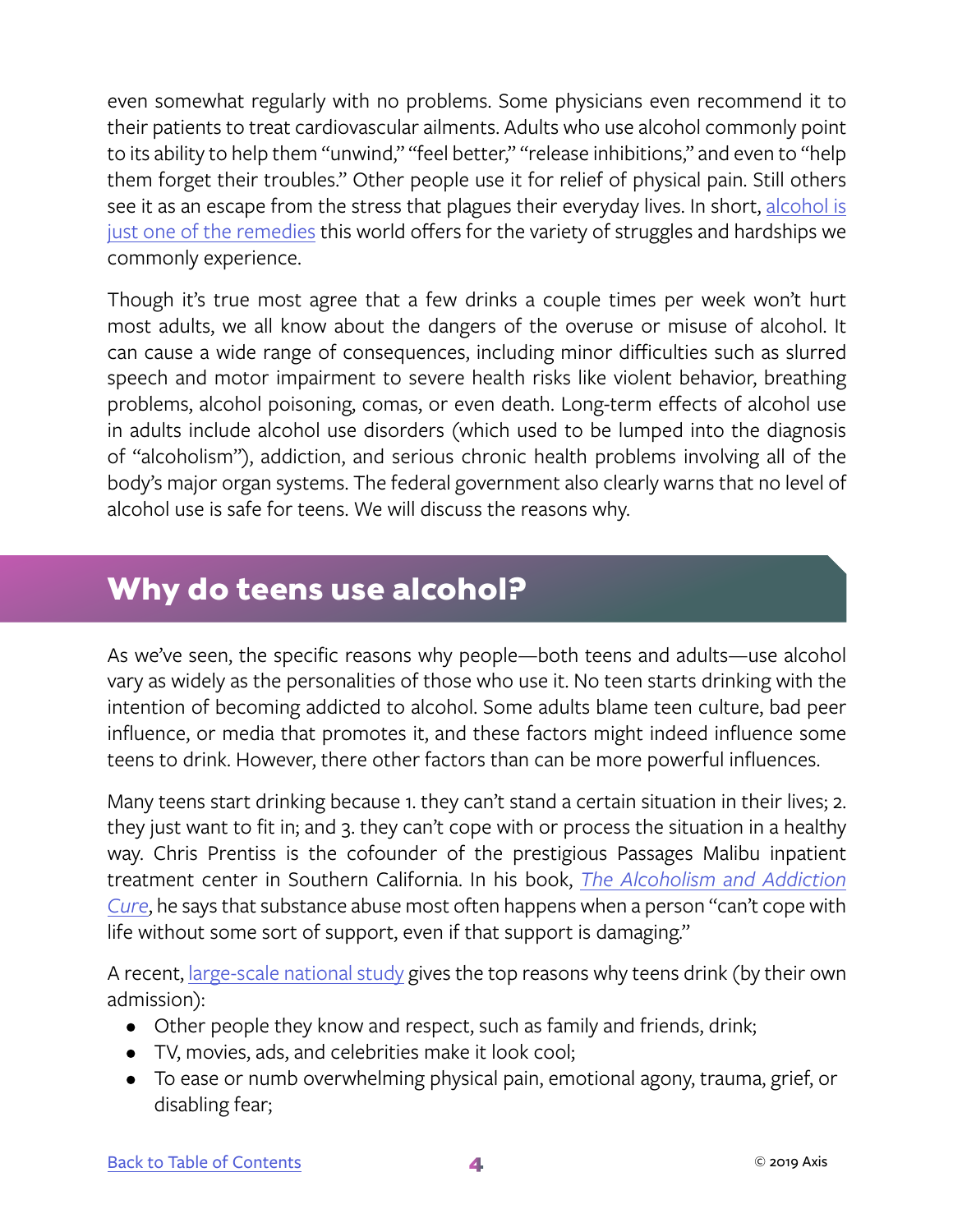- <span id="page-6-0"></span>• To ease loneliness, bond with other kids, "fit in," or fill some other internal void (we sometimes dismiss it as "boredom," but really it's more like a "disconnect");
- To act out feelings of rebellion, anger, frustration, stress, or helplessness;
- To boost their confidence (some kids say they can do stuff with alcohol they never had the nerve to try before, e.g., dance in public, ask a girl out, etc.);
- Because of misinformation, i.e., kids these days think drinking isn't a big deal compared to other recreational substances they could use;
- Because it produces results and works quickly (seriously, drinking alcohol wouldn't be such a problem if it didn't work so well); and
- It's easily accessible and affordable compared to illicit drugs.

Alcohol abuse happens [twice as often in people with mood disorders](https://www.drugabuse.gov/sites/default/files/rrcomorbidity.pdf) (like clinical depression or anxiety). Prentiss also writes that alcohol is by far the most abused substance in the U.S., showing up in criminal toxicology more than twice as often as illicit drugs (four times more often than marijuana).

The majority of people addicted to alcohol start drinking early in life. Half of problemdrinkers [are diagnosed](https://www.cbsnews.com/news/study-finds-5-types-of-alcoholics/) *before* age 20, and some people have a genetic predisposition to addiction and/or a biological sensitivity to alcohol. These factors, along with what we mentioned about teens and their growing brains, bring an underage drinker to abuse, addiction, and/or serious health problems faster and easier than adults, making it harder to quit drinking once they start.

### **Is pop culture really that influential when it comes to alcohol?**

Simply consuming media depicting dangerous behavior doesn't automatically mean we're going to copy that behavior. But it would be foolish to ignore the fact that media does cast a vision of the good life and that those visions impact our own imaginations and habits. Some teens might turn to alcohol to cope with their personal problems, but some might do so because they are constantly consuming pop culture, which glamorizes drinking and very rarely shows the negative side effects.

The popular Netflix show *Stranger Things*, for example, has given some mixed messages about underage drinking. In its first season, it was depicted as dangerous and relationally divisive. In the second season, teen drinking was portrayed as much more normal and as a way for teens to celebrate and cut loose.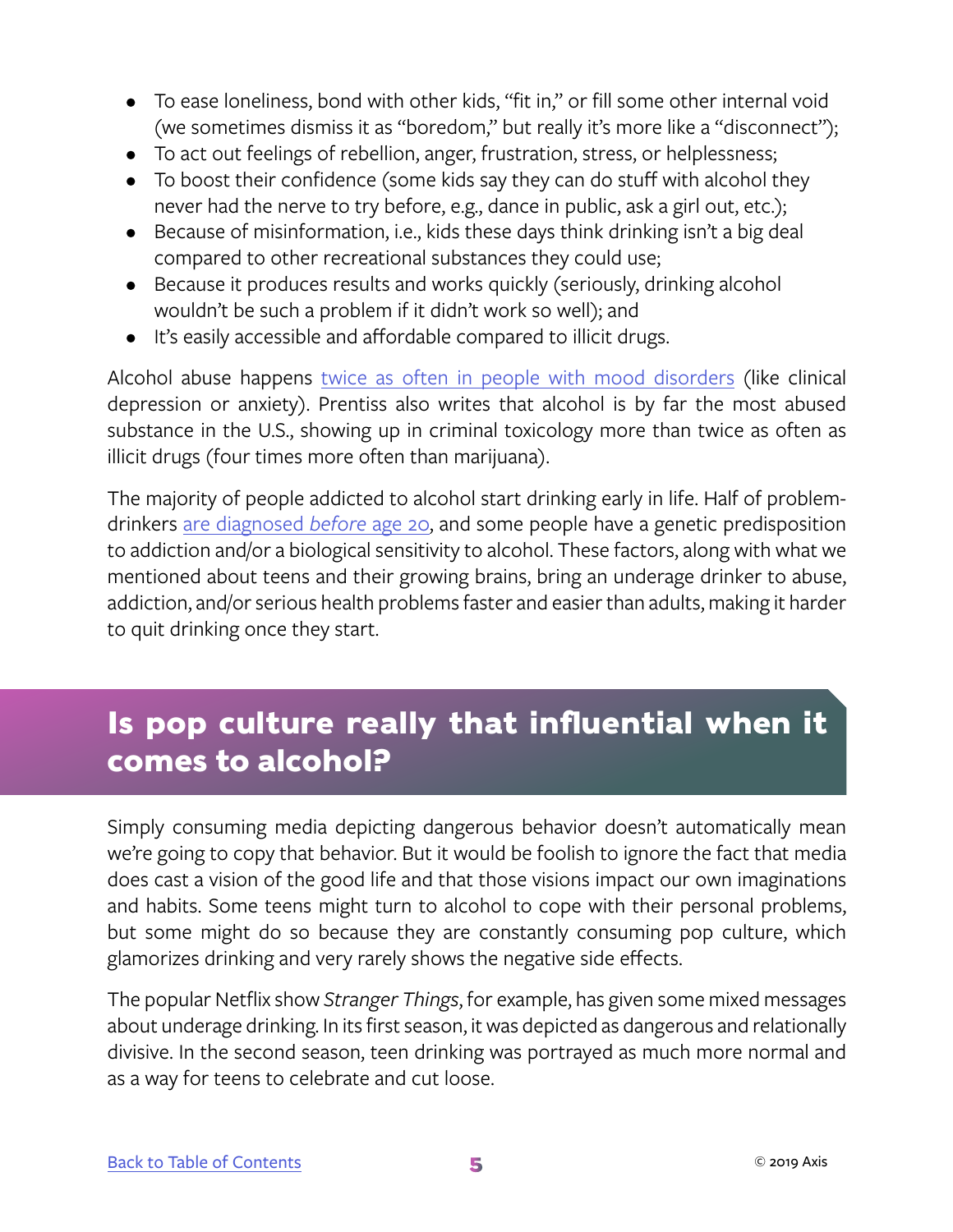<span id="page-7-0"></span>In pop songs, being passionately in love is often positively compared to being drunk or high. "Drunk in Love" by Beyonce and Jay-Z is a great example from a few years ago. More recently, singer Post Malone mentions "liquor" (as well as sex and drug use) in his song ["Rockstar"](https://genius.com/Post-malone-rockstar-lyrics) (*language*), which describes the glamorized rockstar lifestyle.

The important thing is that the more often we hear an idea, the more normalized it becomes and the more likely we are to believe it, whether we realize it or not. So when the songs, movies, shows, friends, celebrities, and influencers a teen pays attention to all portray alcohol as good, necessary, and desirable, the more likely that teen is to believe that idea.

#### **Where do teens get alcohol?**

The [2016 National Survey on Drug Use and Health](https://www.samhsa.gov/samhsa-data-outcomes-quality/major-data-collections/reports-detailed-tables-2016-NSDUH) reports the majority of underage drinkers last drank in their own home or a friend's home, usually with two or more other people present. More than half of the surveyed youth reported friends and family—including their parents—as the source for the alcohol they drink. About 1 in 5 get it from another underage person, and about 1 in 10 steal it from their own or someone else's home.

Teens, whether or not they say they drink, almost universally agree they would have no problem getting access to alcohol. More than half of *eighth graders* say it would be "fairly easy" or "very easy" for them to get it, and the [vast majority of high-school](https://www.responsibility.org/get-the-facts/research/statistics/underage-drinking-statistics/) [seniors](https://www.responsibility.org/get-the-facts/research/statistics/underage-drinking-statistics/) say the same.

The newest [trends in underage drinking](https://drugabuse.com/what-are-the-current-substance-addiction-trends-among-teens-today/) show how creative (and dangerous) kids' choices can be. Some of these confuse and alarm even the most streetwise parents among us:

- Alcohol extracted from hand sanitizer (which is 120-proof);
- Bingeing on cough syrup (drinking multiple bottles at a time) known as "robotripping," a reference to a common brand of over-the-counter cough suppressants containing dextromethorphan (DXM) and alcohol in combination;
- "Eyeballing" alcohol (holding a bottle to the eye, allowing the liquid to enter the body through the blood vessels and membranes—it prevents the smell of alcohol on the breath);
- Overdosing on liquid nutritional supplements;
- Dipping tampons into hard liquor for consumption or even inserting them into the rectum to give the alcohol direct access to the bloodstream;
- Misuse of bath salts (which often contain ingredients with hallucinogenic or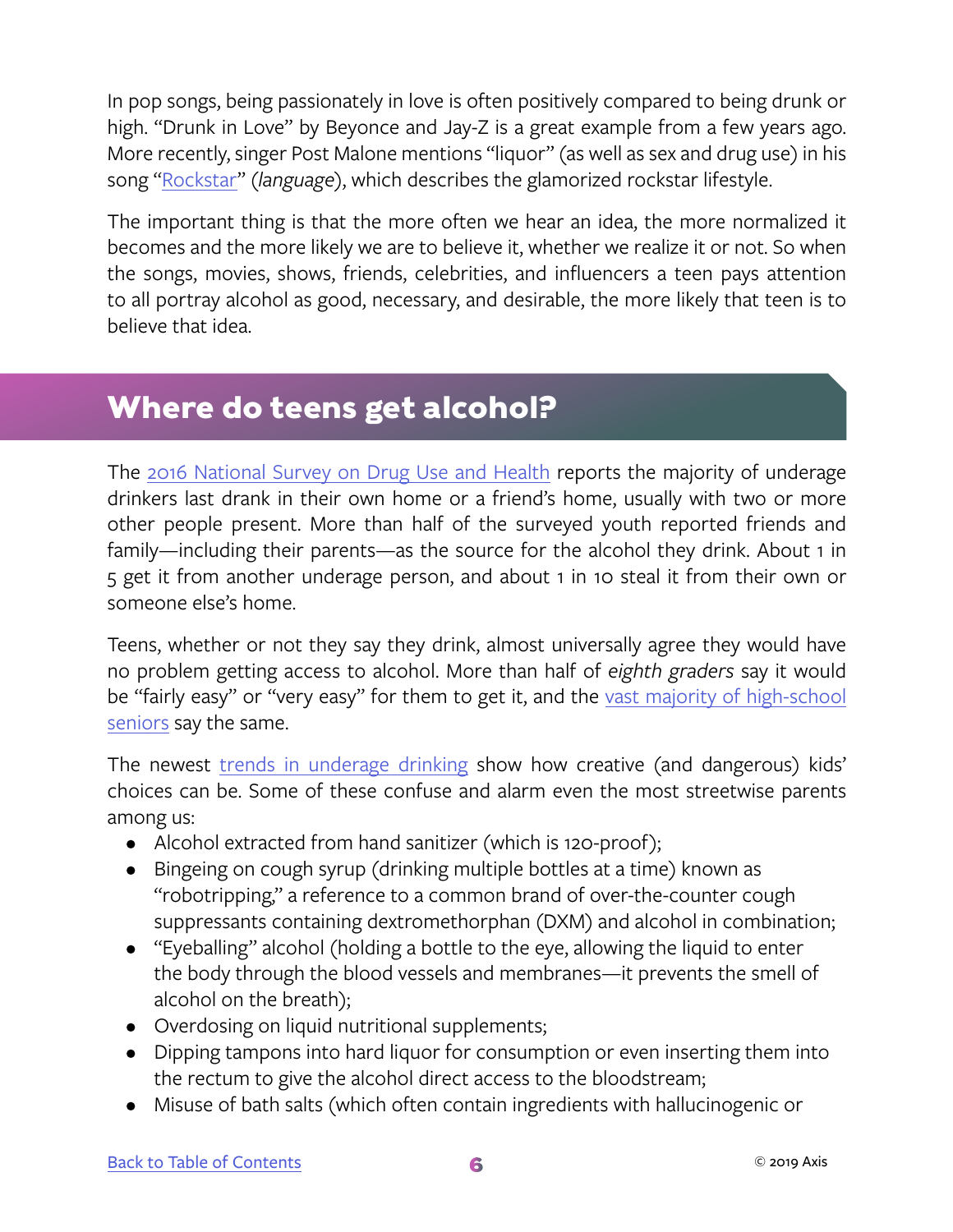psychotropic properties);

- <span id="page-8-0"></span>• Drinking liquids infused with huge quantities of nutmeg (a natural hallucinogenic in large doses); and
- Using the Internet to conceal purchase and delivery of these substances and ingredients.

Note that there are new ideas for abuse showing up on YouTube and Vimeo every day.

#### **What does the Bible say about alcohol?**

God's Word talks quite a bit about alcohol consumption, but stops short of applying the same specific instruction to all believers, leaving Christians to disagree widely on the subject. When the Bible speaks of alcohol consumption as sin, though, it invariably refers specifically to overuse or misuse of alcohol—or at least a failure to respect the power it can wield over the human body and mind. [Galatians 5](https://www.biblegateway.com/passage/?search=Galatians+5&version=NIV) and [1 Corinthians 6](https://www.biblegateway.com/passage/?search=1+cor+6&version=NIV) list "drunkards" among those who will never inherit the kingdom of God. [Proverbs](https://www.biblegateway.com/passage/?search=prov+23%3A29-35&version=NLT)  [23:29-35 \(NLT\)](https://www.biblegateway.com/passage/?search=prov+23%3A29-35&version=NLT) warns that those who "spend long hours in taverns trying out new drinks" will experience anguish, sorrow, fighting, unhappiness, bruises, bloodshot eyes, hallucinations, slurred and "crazy" speech, and a lack of connection to reality. Most people who struggle with alcohol use disorders will report similar experiences, whether they know God or not.

Other places in the Bible warn believers more generally against being "tempted when lured and enticed by their own desire" ([James 1:14\)](https://www.biblegateway.com/passage/?search=james+1%3A14&version=NIV). God knows only too well the human tendency to use just about anything to cope with the hardships and struggles of daily life in this fallen world. We become enslaved to them, He says, and He's right. We can all relate to something or someone in our lives we use as a substitute for God when situations get rough and He seems absent. **God seems less concerned, in fact, with our specific vehicle of bondage (such as alcohol) and more concerned with avoiding the** *conditions* **and** *decisions* **that lead to bondage.** 

The entire Sermon on the Mount describes these conditions and decisions in detail starting in [Matthew 5](https://www.biblegateway.com/passage/?search=matt+5&version=NIV). God literally promises not to throw us under extraordinary temptations or ones with no way out  $(1$  Corinthians 10:13). He also warns us against doing the same to others by indirectly leading vulnerable people into temptation [\(1](https://www.biblegateway.com/passage/?search=1+cor+8%3A9&version=NIV)  [Corinthians 8:9](https://www.biblegateway.com/passage/?search=1+cor+8%3A9&version=NIV), [10:23–33](https://www.biblegateway.com/passage/?search=1+cor+10%3A23-33&version=NIV); [James 2:8;](https://www.biblegateway.com/passage/?search=james+2%3A8&version=NIV) [Philippians 2:3–4\)](https://www.biblegateway.com/passage/?search=phil+2%3A3-4&version=NIV). This clearly precludes abusing alcohol in front of kids and offering or praising it to those very susceptible to misuse (such as teens or those in recovery). In every book of the Bible, apostles and prophets echo God when they beg us in one holy voice not to bind ourselves to anything other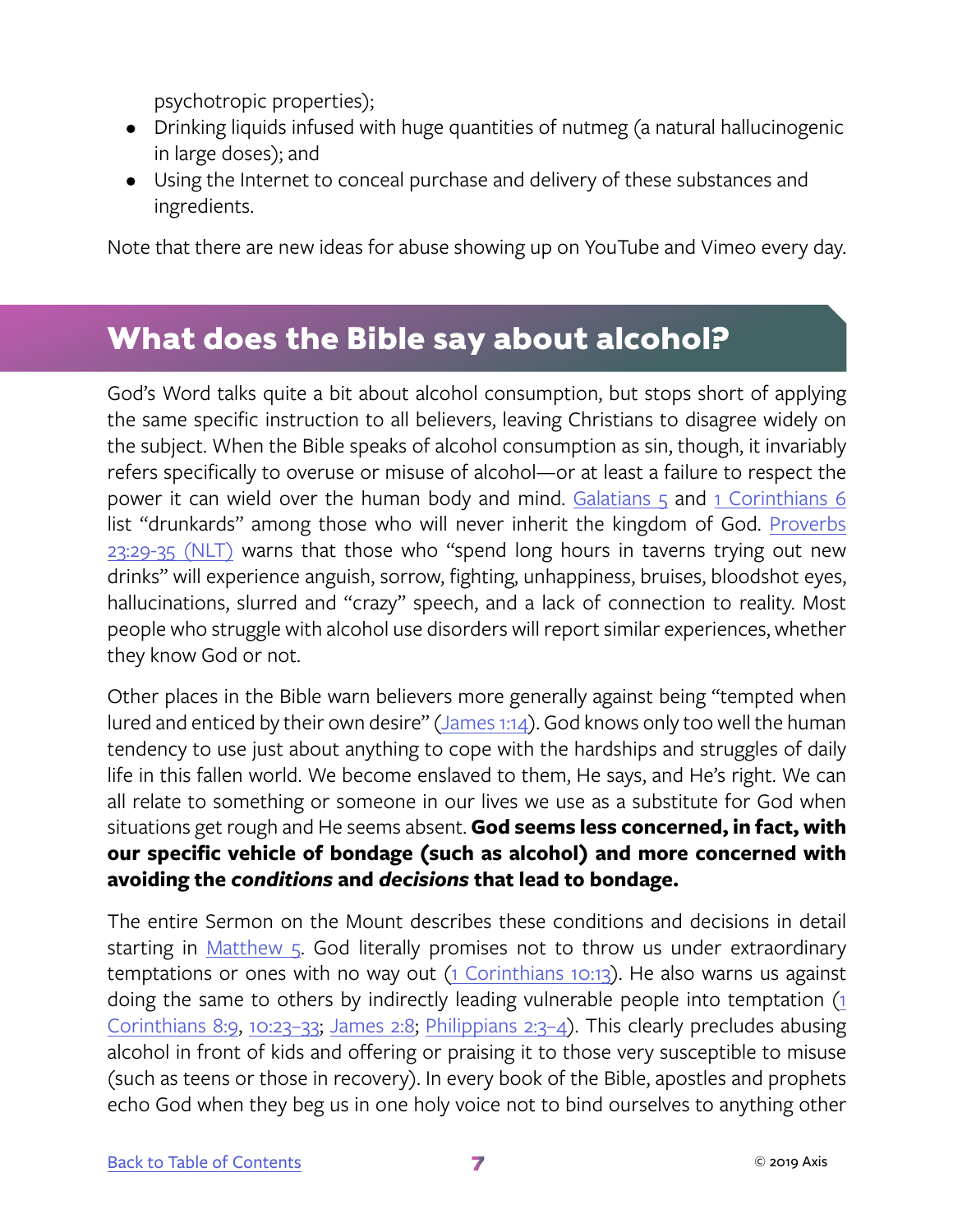<span id="page-9-0"></span>than the One who gave everything to finally set us free forever [\(Galatians 5:1](https://www.biblegateway.com/passage/?search=gal+5%3A1&version=NIV), [Galatians](https://www.biblegateway.com/passage/?search=gal+5%3A13-26&version=NIV) [5:13–26](https://www.biblegateway.com/passage/?search=gal+5%3A13-26&version=NIV); [Isaiah 61:1](https://www.biblegateway.com/passage/?search=isaiah+61%3A1&version=NIV); [Luke 4:18](https://www.biblegateway.com/passage/?search=luke+4%3A18&version=NIV); [Romans 6:14\)](https://www.biblegateway.com/passage/?search=rom+6%3A14&version=NIV).

## **How do I talk to my teen about drinking and partying?**

No matter who gets the alcohol for the kid, all the research agrees that a teen's parents are "hands down" the greatest influence over their decision to drink—and apparently [that's always been true.](https://www.responsibility.org/get-the-facts/research/statistics/underage-drinking-statistics/) Here are some practical suggestions for talking to your kids about drinking.

**1. Self-assess.** *[The Journal of Drug Education](https://www.ncbi.nlm.nih.gov/pmc/articles/PMC4095821/)* published results of an extensive study about parents' rules on teen drinking. At first, a majority of parents said they were against underage drinking, but when prompted about "special occasions" or other exceptions, they quickly listed instances when they allowed their kids to drink. They justified it during celebrations and vacations, as "training for adulthood" and to "teach them to drink responsibly." The also allowed drinking in order to "preserve family and cultural traditions" (particularly in families not native to the U.S.), in response to pressure from their teens, because teen drinking is "inevitable," or out of fear of damaging or limiting communication lines (perhaps a teen wouldn't call for a ride after a party and instead drive home drunk).

Whatever the justification, the messages parents send to their children about drinking—directly or indirectly—make a huge difference to kids' decisions to drink. What messages do our own habits send? A harsh, honest assessment is hard, we agree, but it helps us determine our values and priorities so we can address teens clearly about what's healthy and what's not.

**2. Pick the time and place carefully.** Choosing the appropriate timing for tough talks is critical. Make sure all parties feel rested, safe, and focused before beginning. Your children will hear nothing you if they feel rushed, exhausted, or maybe even drunk (trying to address a drinking problem at 3 AM when your intoxicated child walks in the front door will never go well).

A youth minister passionate about connecting teens with their parents, Jonathan McKee, has authored [some very practical books](http://www.jonathansresources.com/ProductList.aspx) about doing just that. One of them, *[Candid Confessions of an Imperfect Parent](https://www.amazon.com/Candid-Confessions-Imperfect-Parent-Relationships/dp/0784731845/ref=sr_1_1?ie=UTF8&qid=1518715907&sr=8-1&keywords=candid+confessions+of+an+imperfect+parenting)*, suggests that parents intentionally create "communication arenas" in their homes and communities. These "arenas"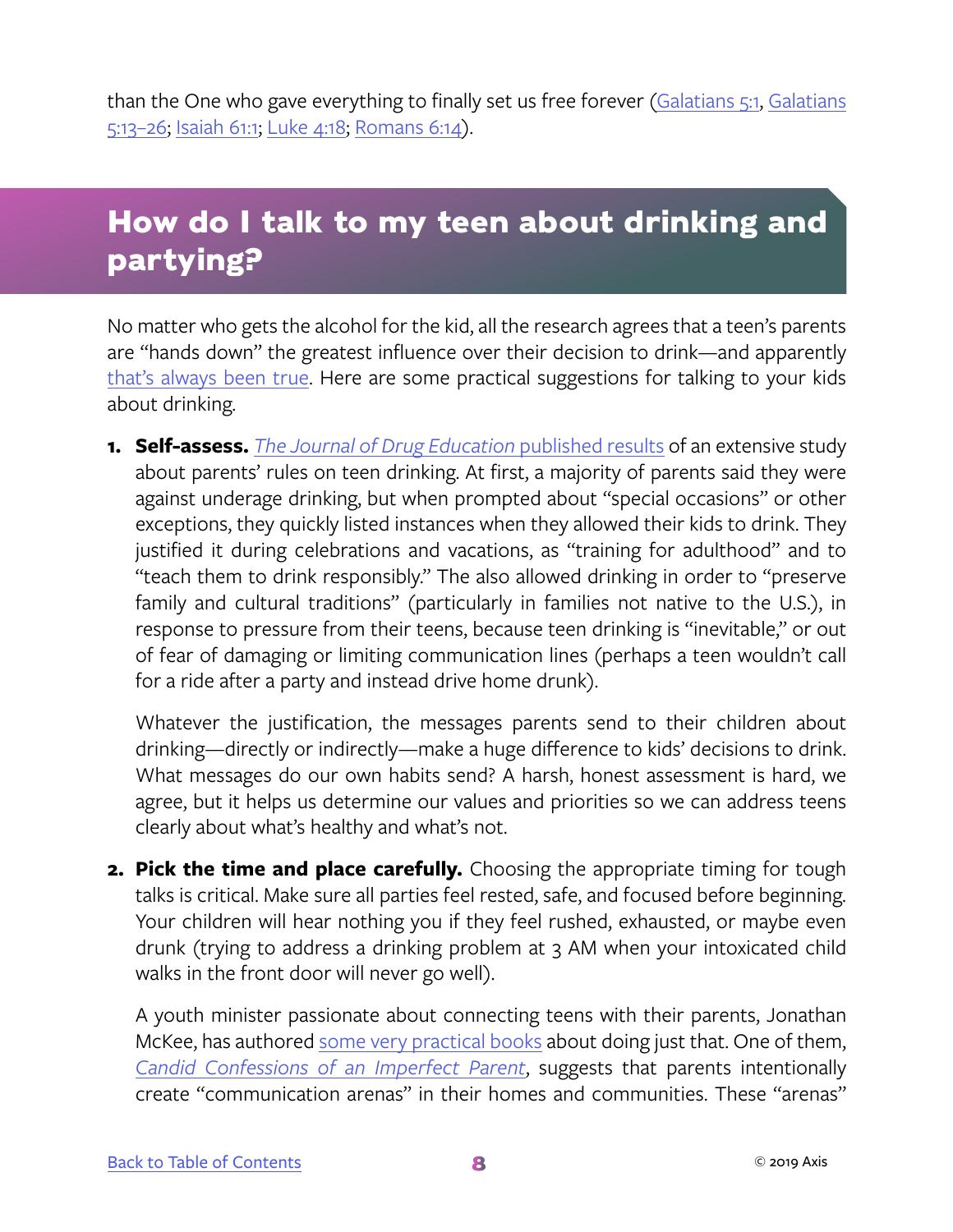are spaces where teens feel safe to open up and feel "heard." McKee gives an example from his own upbringing about a jacuzzi his father purchased for their home. He called it "the best purchase he ever made" because, when the family used it together, the kids would talk for hours. McKee urges parents to find or make a few of those places in their worlds. Consider going to the local coffee shop, getting fries at a local fast-food joint, playing on the PS4 together, walking a round of golf, biking, hiking, walking the dog—whatever. Welcome and respond with grace and love to any conversation on any topic from anyone in these spaces.

**3. Ask questions.** David Smith, Director of Content Development at [The Source for](http://TheSource4YM.com) [Youth Ministry,](http://TheSource4YM.com) makes [this important point](https://churchleaders.com/youth/youth-leaders-articles/152984-liquor-and-lip-gloss-alcohol-s-affect-on-young-girls.html) about talking with teens:

*Helping teens discover answers for themselves is far better than simply giving them all the answers. This doesn't mean we bark out questions like a parole officer. Ask questions as someone who cares about their opinion and as someone who really wants to listen. Turn the conversation into them talking 80% of the time and you only talking 20%. Make them feel heard.*

He gives some sample questions for parents looking for help getting the alcohol talk started:

- *• Do you think the drinking age of 21 is a responsible one?*
- *• On a scale of 1 to 10, how tempted are you to drink alcohol on a weekly basis?*
- *• On a scale of 1 to 10, how tempted are you to drink alcohol when you're stressed?*
- *• What are some consequences of drinking that you've already seen in life?*
- *• Is it ever OK for teens to drink?*
- *• Is it OK to binge drink?*
- When it comes to "what you believe about alcohol," where do you get your *beliefs/thoughts?*
- *• Do your friends drink?*
- *• Do your friends encourage you to drink or not drink or neither?*
- *• Must a person try something before they really know if it is right or wrong for them?*
- *• How does drinking alcohol affect your relationship with others? With us? With God?*
- **4. Be real.** Not every parent experimented with alcohol when they were young, but most of us—after several decades of living—have seen for ourselves what alcohol use and abuse can do to a young life. Hyped statistics and hyperbolic clichés do more harm than good in dialogues like these. Think about the child's personality: will he/she respond well to personal horror stories from the past, or would they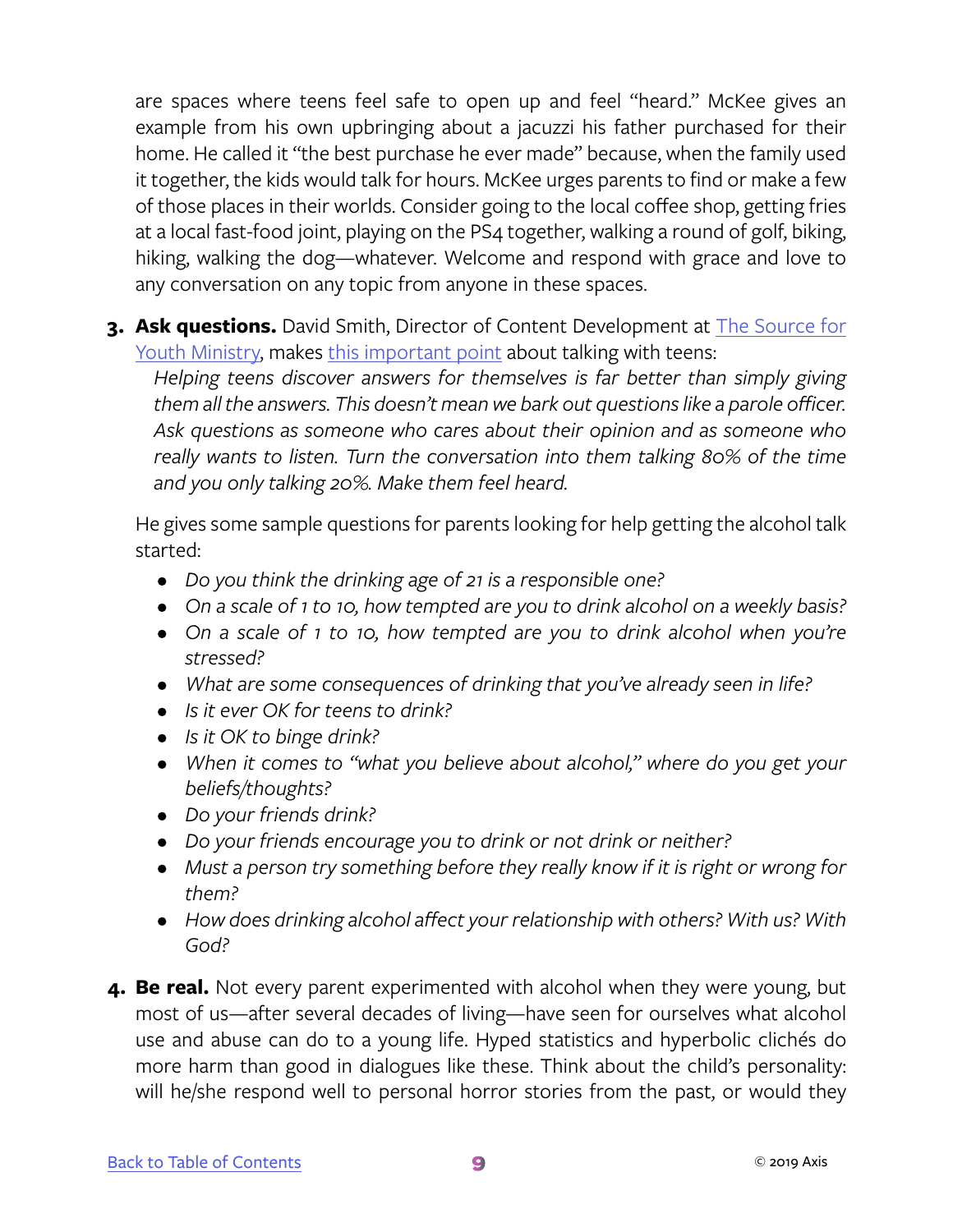<span id="page-11-0"></span>listen better to observations of others' mistakes? Would they respond to stories of hypocrisy (did your parents ban drinking for you and then down a case of beer every night after work)? Maybe a cheerleader at the teen's school famously got caught partying after the Winter Dance last semester, or maybe you remember back when the captain of the football team at your high school died in an alcoholrelated accident. In any case, our personal experiences come out as much more engaging than random stats or taglines from anti-addiction TV commercials.

Still, parents can use simple, short factoids to support what they say. Here are a few ideas:

- Alcohol is a powerful drug that slows down the body and mind. It impairs coordination, slows reaction time, and lowers the ability to see, speak, and think clearly.
- Beer and wine are not "safer" than hard liquor (gin, rum, tequila, vodka, whiskey, etc.). A standard can of beer, glass of wine, and shot of 80-proof liquor all contain the same amount of alcohol.
- It takes at least an hour for a single drink to leave a person's system. Nothing will speed up this process, not even drinking coffee, taking a cold shower, or "walking it off." The more a person drinks, the longer it takes to wear off.
- Alcohol makes people really bad at judging how it's affecting them. Many people who drink think they can control a car, but they really can't.
- Anyone can develop a serious alcohol problem, including teens. In fact, it can be worse for teens. Because they aren't totally finished growing yet, the alcohol does more damage and [addiction happens more easily](https://pubs.niaaa.nih.gov/publications/makeadiff_html/makediff.htm).
- **5. Talk often.** A single talk session or, worse, chanting "Just say no" or "Make good choices" whenever the kid leaves the house doesn't work. Habitually and casually ask open-ended questions about their lives on a regular basis, using good listening tactics and controlling the first impulse to lock them in their rooms or scream at them. These habits will help to prevent the topic of substance abuse from "getting weird." Alcohol use is visible, and it's important to teach our kids to approach this topic well, even if doing so is a bit weird at first. The more we talk, the less weird it gets.

#### **How can I tell if my teen is drinking?**

The most common physical signs of teen intoxication are:

• The smell of alcohol on their breath, skin, hair, or clothes.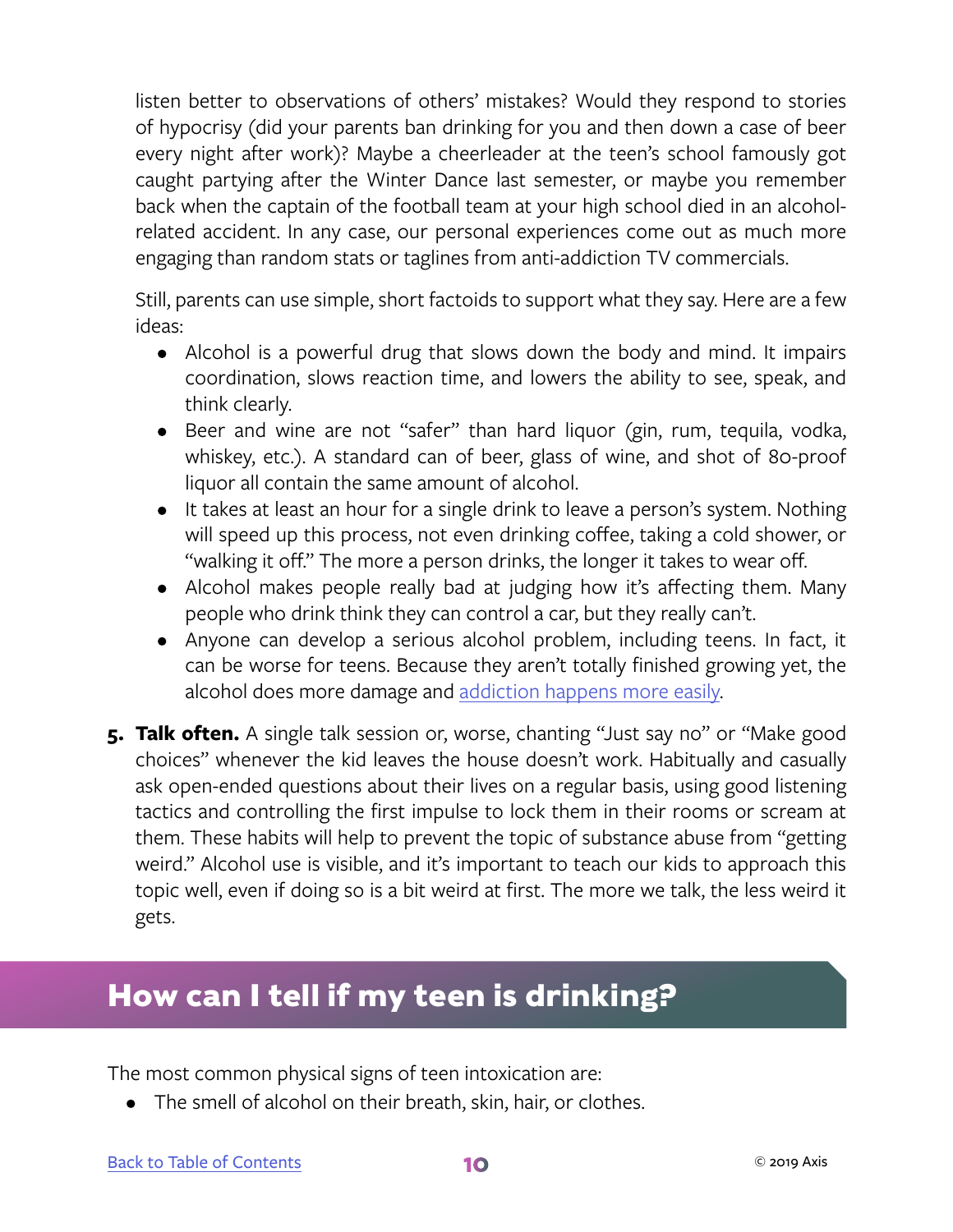- <span id="page-12-0"></span>• Glazed or bloodshot eyes.
- An unusually passive or argumentative demeanor.
- Worsened appearance or hygiene.
- Flushed skin.
- Nausea.
- Vomiting.
- Loss of motor coordination.
- Memory loss.

The behavioral symptoms of alcohol use in teens include dishonesty, making excuses, willfully breaking curfew or other household rules, isolation, and increased anger. They can also include physical or verbal abuse toward others, possessing alcohol-related paraphernalia, mood swings, stealing, and changes in friends or peer groups.

If a teen exhibits the following symptoms, however, they are at risk for alcohol poisoning and should be taken to the nearest emergency room without delay:

- Unconsciousness
- Continual vomiting or vomiting while unconscious
- Irregular, shallow, or slowed breathing
- Irregular, weak, or slowed heart rate (pulse)
- Cold, clammy, pale, or blue-tinted skin
- Hallucinations or confusion
- Seizures
- Any possibility the child has ingested a "spiked" drink (one of which he/she cannot be 100% sure of its contents).

The teen also needs immediate professional intervention if he/she expresses suicidal thoughts or behaviors, self-harms (cutting skin, pulling hair, etc.), or intends to do harm to others.

# **What should I do if I find out my teen is drinking?**

Dealing with a child who is experimenting with alcohol is very different than dealing with one who is already addicted (see next sections for that). If you find out that your child has consumed alcohol but is not addicted, start by waiting at least 24 hours before talking to him/her about it so that you have time to calm down and ask God to guide you and give you words and wisdom.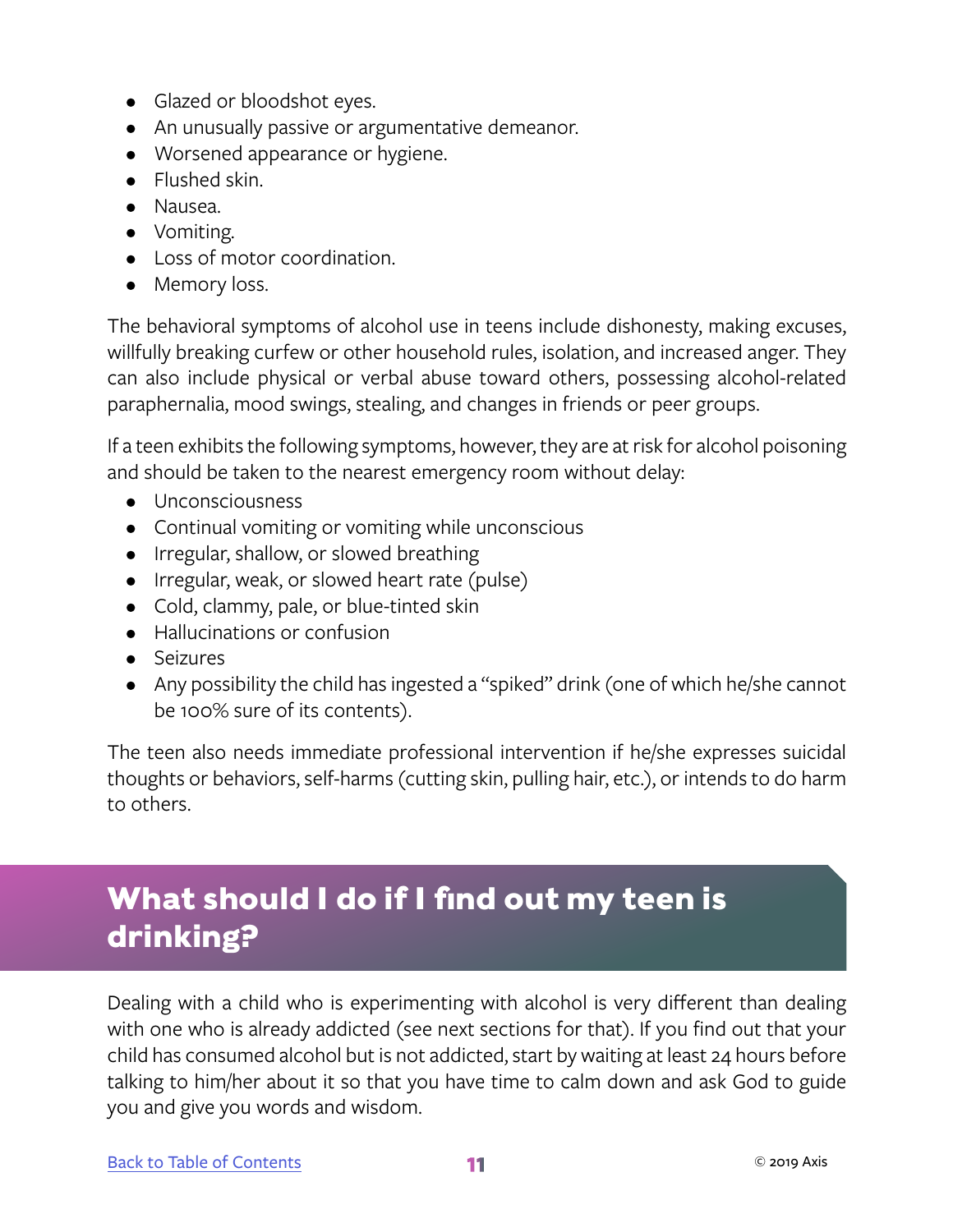Next, let him/her know that you know they have had alcohol and that you want to ask them some questions about it. Ask about the circumstances in which they drank, why they chose to drink, if they enjoyed it, if they plan to drink again, how much they consumed, what happened after they drank, etc. The questions you ask during this time will help you better understand where they are and how to craft a strategy for dealing with it. For example, if a teen says he/she has had alcohol multiple times, really enjoyed it, and wants to continue doing so, your strategy will be really different than with a teen who has only had alcohol once because of peer pressure and feels terrible about it.

From there, think about strategies that will address the root issue rather than the behavior. For the teen who "parties" and gets drunk a lot, the problem probably lies in how they view the "good" life. Showing them how the abundant life found solely through devotion to Christ is much more fulfilling than the temporary pleasure felt when drunk (not to mention the long-term effects of abusing any substance) will be more effective than simply grounding the teen, taking away his/her phone, and promising worse punishment if you ever catch him/her drinking again. If we only address the behavior, teens will learn that the problem is that they got caught, not that they're settling for less than God's best for their lives.

For the teen who gave in to peer pressure, the problem probably lies in the desire for acceptance and attention. Find out why he/she felt the need to "look cool" or not say no to his/her friends. Maybe they desperately wanted their crush to notice them. Maybe they didn't want to look like a prude. Whatever the reason, typically the heart issue is that they don't grasp on a heart level what it means to rest in the unconditional acceptance offered by Christ. Developing a strategy that helps him/her deeply connect with the significance of that will be much more effective than simply telling him/her not to care what others think.

And, just as important, they need to understand that you aren't just trying to keep them from having fun, you're passionate about their safety. Girls especially become targets for sexual assault when inebriated, as [almost half of all sexual assault cases](https://www.theglobeandmail.com/news/investigations/unfounded-too-drunk-to-consent-how-alcohol-complicates-sex-assault-cases/article34338370/) involve alcohol use or abuse. "It's important to remember that, while alcohol use may be correlated to sexual assault, this does not mean that alcohol use in any way causes sexual assault. Instead, alcohol is often used as a tool to target victims, and then used by perpetrators as an [excuse for their actions](https://sapac.umich.edu/article/50)." It's paramount we discuss the risks and dangers both our sons and daughters put themselves in when they lose control of their emotions, judgment, and mental faculties.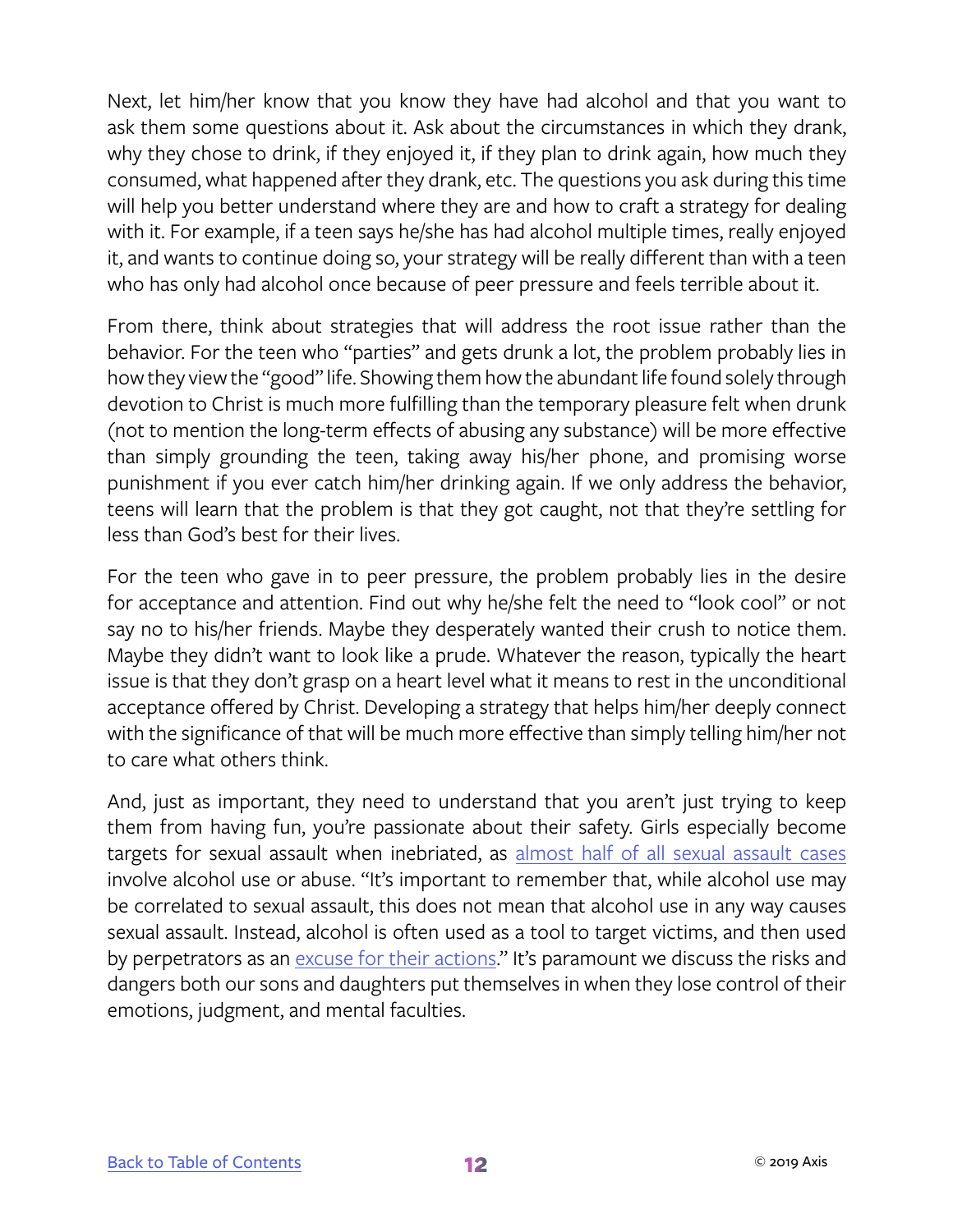### <span id="page-14-0"></span>**What if I know my kid drinks but doesn't want to talk about it?**

You might have heard that people must hit "rock bottom" or must "want help for themselves" before they will stop drinking. This idea can make us think we can't convince them to stop before they reach that point. Actually, people who abuse substances often *do* want help; they just don't always know how to say so, and we don't always know what it sounds like when they do. There's no need to panic if your child denies needing help, says no outright, or wants to think about it. Any expression of interest in help however slight—can be all that's needed to get started.

[The Partnership for Drug-Free Kids](https://drugfree.org/article/suggesting-treatment/) (PDFK) suggests parents listen for "change talk" in their child, i.e., when he/she "voices concern over the way things are or expresses a desire to improve his/her life." This is how young people often feel safest communicating a need for assistance. Examples are "I'm feeling really depressed that I can't get good grades in math," "I think I upset Kayla last night when she thought I drank too much," or "I want to move out and get my own place." A parent can grab these opportunities, compassionately explaining how the teen is certainly capable of tackling the problem, but alcohol use could hinder him/her from accomplishing it. Avoiding confrontational, judgmental language or behavior might feel difficult at this point, but will increase your chances of success.

A parent might also offer to explore options for treatment with their child instead of demanding a certain help style or program. [The PDFK website](https://drugfree.org/article/suggesting-treatment/) offers examples of effective and non-effective conversations with underage substance abusers related to their own life goals. PDFK even offers a [free treatment eBook](https://drugfree.org/download/treatment-ebook/) for parents with information on what treatment is like, how to pay for it, how to encourage teens to start, and how to work the program for the best chance of success.

# **If my teen abuses alcohol, does that mean he/ she is a bad kid? Does it make me a bad parent?**

No. And nope.

It's too common in this country for people to blame a troubled kid for some character flaw or to blame his/her parents for failing to be good parents. Friends and family might even offer ringside diagnoses and generalized advice related to poor ethics, spiritual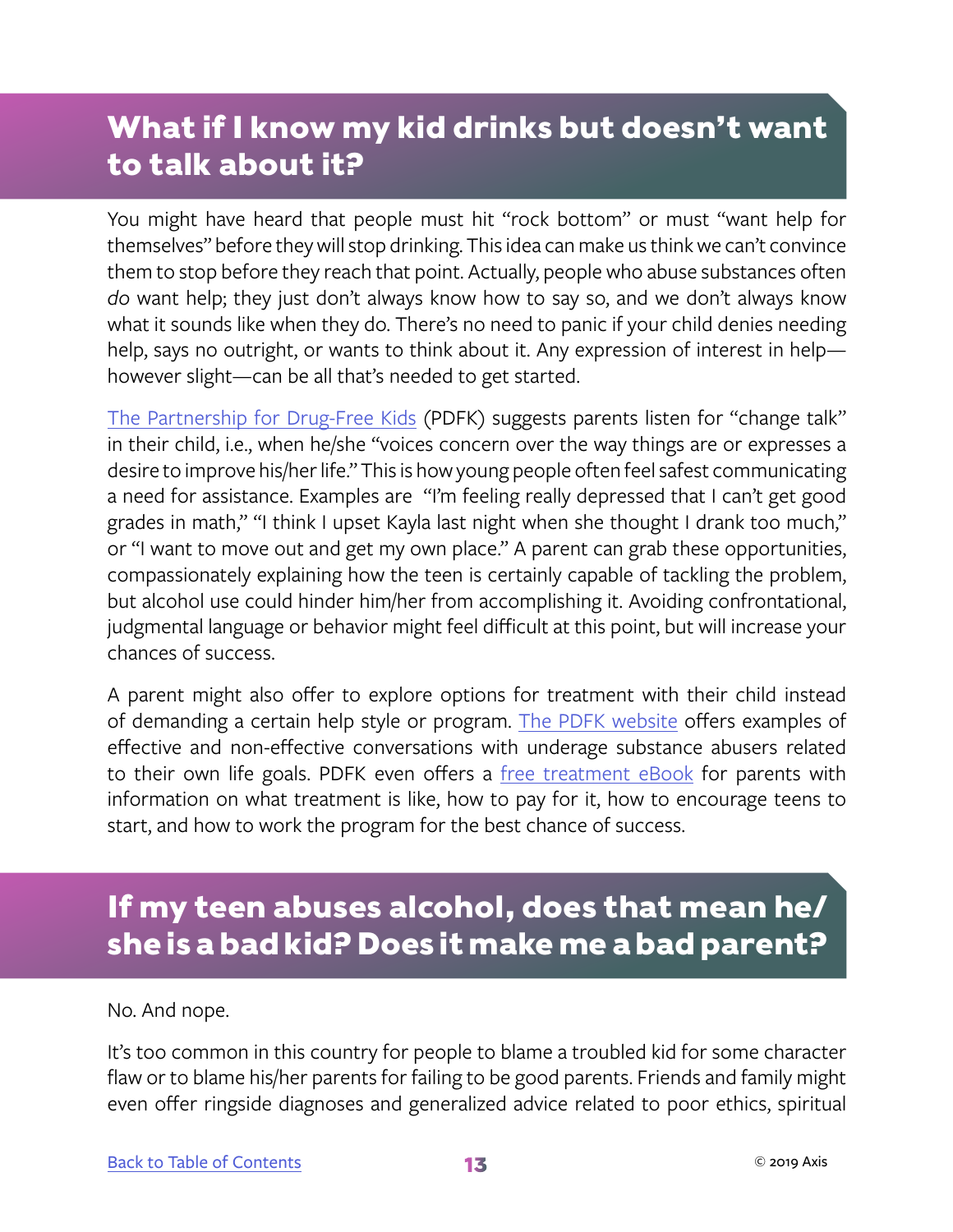<span id="page-15-0"></span>failure, or a lack of discipline. These advisors probably do want to help, but they often know nothing about the nature of substance abuse or teen behavioral health issues.

Substance-abuse disorders plague our culture, and everyone knows someone struggling with one. Even when they can't deny that an alcohol use disorder or addiction exists, not everyone wants to deal with it. It takes serious courage to begin and dedication to finish. It also can seem easier (and safer) to leave the situation alone than to start the work to change it.

Parents who discover their child has an alcohol problem will likely be tempted to spend a lot of time beating themselves up, reliving past mistakes, wishing it weren't true, trying to hide the problem, or allowing guilt to immobilize them. These reactions will only stall an effective response to the issue. In every case, finding a solution to the problem of substance abuse is more important than the fact that the problem exists. We offer the grace-filled words of Dr. Henry Cloud and Dr. John Townsend in their [Boundaries](https://www.amazon.com/Boundaries-Workbook-When-Take-Control/dp/0310494818)  [Workbook](https://www.amazon.com/Boundaries-Workbook-When-Take-Control/dp/0310494818) as hope for both the parents and their teens:

*When you analyze the thinking patterns of great athletes and other high performers, one factor stands out over and over: the lack of self-critical, selfattacking thinking about their failure or mistakes. They do not make themselves "bad," but learn from it and move on to do better.*

# **What should I do if I find out my teen is addicted?**

- **1. Try not to panic.** It's a lot to ask, and parents understandably lose it when they find out their kid has a problem with substance use. However, your initial reaction to this situation will dramatically affect your child's recovery outcome. Acknowledge your feelings (they do matter!), take a deep breath, and move slowly toward a solution.
- **2. Act quickly.** Underage alcohol abuse—like all substance abuse disorders—can begin easily but rarely ends well without intentional focus. Teen alcohol abuse is insidious and will get worse the longer it's allowed to continue. Plus, recovery options for teens look different than those for adults (and, as we've discussed, they should). Even so, no one relishes the idea of beginning the process, and avoidance probably feels more comfortable at first, even safer. But the problem cannot go away on its own. Quick action will minimize your family's trauma, prevent unspeakable pain, and may even save your child's life.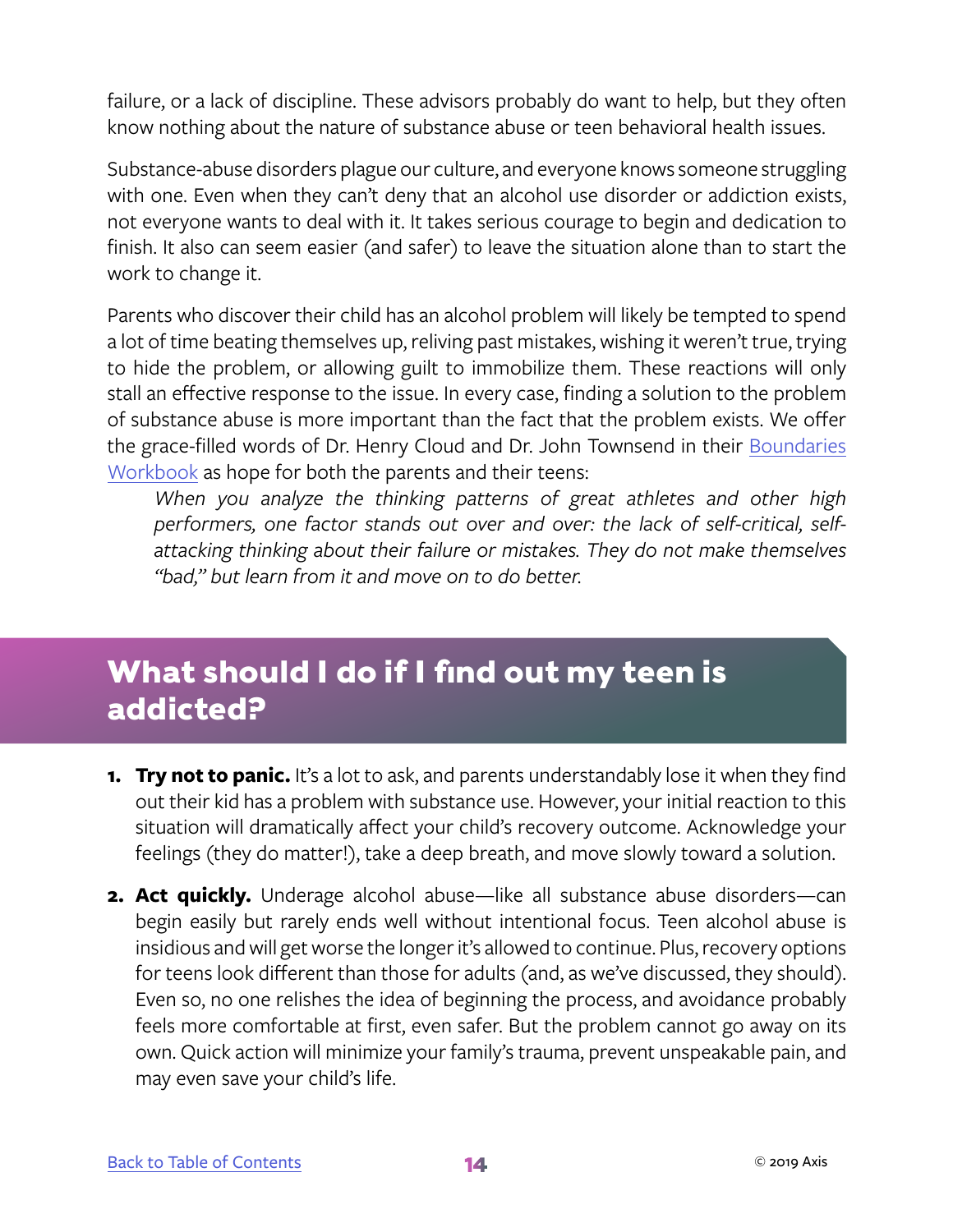- **3. Talk it out.** Use the discussion prompts in the earlier sections of this guide to approach the problem together directly, honestly, bravely, effectively, and with love.
- **4. Get help.** Parents will feel frightened, helpless, angry, betrayed, embarrassed, confused, and grieved. They can experience any number of intense emotions, and no wonder. Substance abuse and addiction is certainly more than any one person can handle alone; it's more than an entire family can handle without help.

Find the best professional assistance and support available: Call a family doctor, an adolescent behavioral health specialist, a local recovery center, a trusted leader from a local church, a behavioral health insurance service rep (the number is probably on the back of the teen's medical insurance card), or a community crisis helpline. If the first choice of professional help does not act quickly and well for the entire family, switch to someone else. Demand good care on multiple levels: physically, emotionally, mentally, spiritually, relationally, professionally, culturally, and socially. Seek it out like you would a "pearl of great price." And don't forget: you, your family, and your friends will need help too.

- **5. Remain teachable.** Find out the most current information on adolescent alcohol use, abuse, addiction, and mental health treatment. Doing so helps when trying to figure out what to do next—and what not to do. For starters, try one of the resources listed at the end of this guide. Most of them will lead to other great resources, as well.
- **6. Pray. A lot.** God cares. He knows. He's there. He protects us and those we love from horrors we'll never know about on this side of heaven [\(Psalm 91](https://www.biblegateway.com/passage/?search=Psalm+91&version=NIV); [1 Peter 1:5](https://www.biblegateway.com/passage/?search=1+pet+1%3A5&version=NIV)). He hears our cries of frustration and weeps with us in our suffering, even when He knows He's going to redeem and resurrect what's been lost [\(John 11\)](https://www.biblegateway.com/passage/?search=john+11&version=NIV). Bring Him the reality of it all— the good and bad, the fear and doubt, the angry and ugly, the scores and wins, the struggles and stumbles, the pleas and the praise. Invite Him to show up with the solution.
- **7. Keep hoping.** Because alcohol use disorders so often result from layers of underlying issues (sometimes a lot of them), it takes time to treat them well. The process, although vitally important, can seem like a trip through a tunnel of everincreasing chaos, fraught with bombshells and blind corners. Patience doesn't come easy in situations like this and certainly not when our kids are at risk.

But know this: Great strides have been made in the past 10 years regarding the treatment of adolescent substance abuse. Substance abuse disorders (and even addictions) are no longer death sentences to young people. Recovery is possible, and families move past them all the time to lead productive, peaceful, and well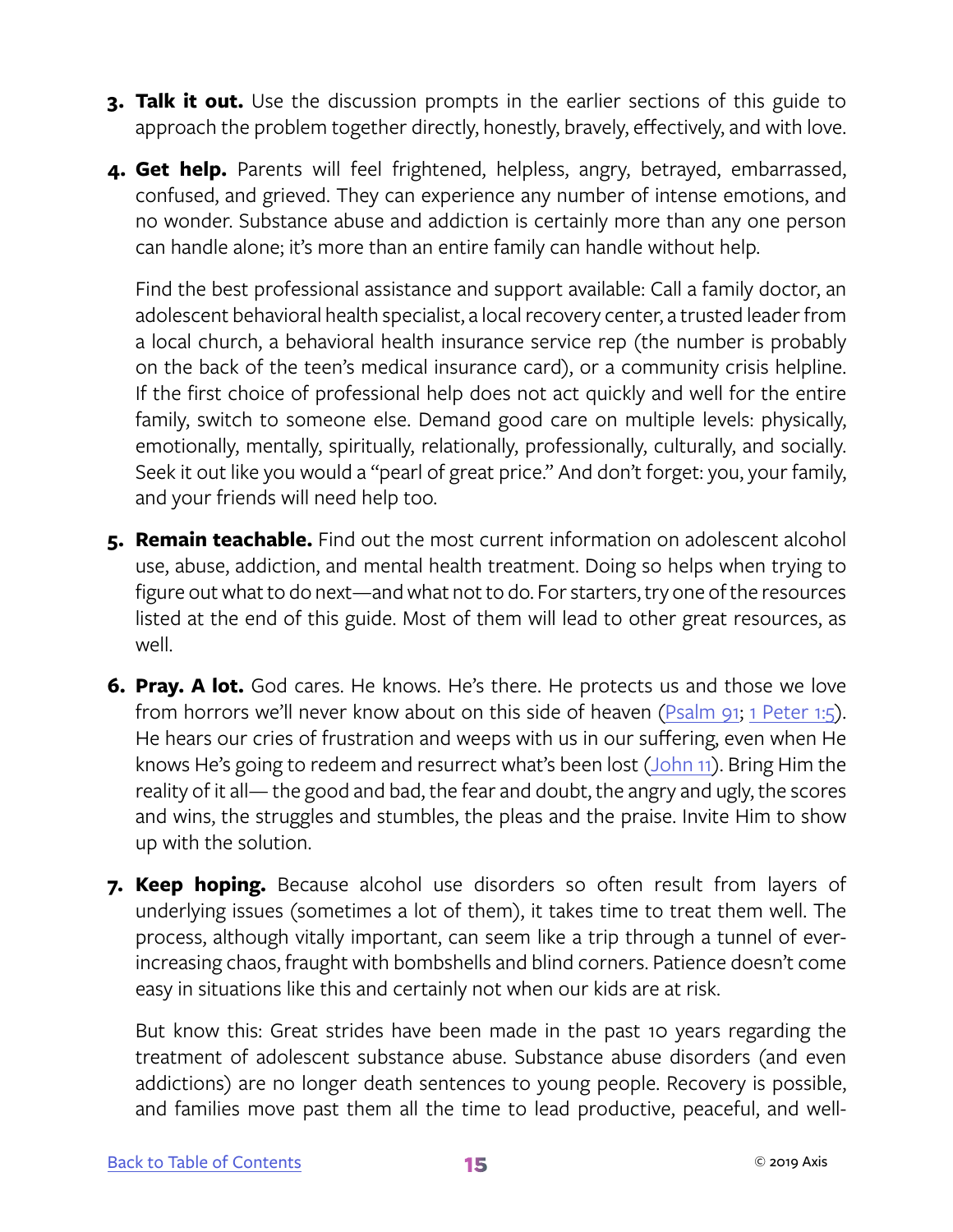<span id="page-17-0"></span>adjusted lives. Some even say they emerge from the process stronger and tighter with their loved ones than ever before.

After all, God has been known to "bless the latter part of life more than the former part" [\(Job 42:12\)](https://www.biblegateway.com/passage/?search=job+42%3A12&version=NIV), and He runs to us with love and compassion when we are "still a long way off" from our home [\(Luke 15](https://www.biblegateway.com/passage/?search=luke+15&version=NIV)). Let hope fuel patience and faith, and watch for Him to show up. He will. He's already there.

#### **Related Axis Resources**

- *• [The Culture Translator](http://axis.org/ct)*, a **free** weekly email that offers biblical insight on all things teen-related
- [A Parent's Gudie to Vaping](https://axis.org/product/membership-product-for-vaping-juuling/)
- [A Parent's Guide to Prescription Stimulants](https://axis.org/product/a-parents-guide-to-prescription-stimulants/)
- [A Parent's Guide to Marijuana](https://axis.org/product/membership-product-for-marijuana/)
- [Drugs Video Kit](https://axis.org/product/drugs/)
- Check out [axis.org](https://axis.org) for even more resources!
- If you'd like access to all of our digital resources, both current and yet to come, for one low yearly or monthly fee, check out the [All Axis Pass](https://axis.org/aap)!

### **Additional Resources**

- **• [The National Institute on Drug Abuse \(NIDA\) for Teens](https://teens.drugabuse.gov/drug-facts/alcohol)**, an online resource from the National Institutes of Health.
- **• [The Alcohol Policy Information System \(APIS\)](https://alcoholpolicy.niaaa.nih.gov/)**, provides detailed information on a wide variety of alcohol-related policies in the United States at both state and federal levels.
- **[The National Institute on Alcohol Abuse and Alcoholism \(NIAAA\)](https://www.niaaa.nih.gov/)**, the largest funder of alcohol-related research in the world with the intent to reduce alcoholrelated problems.
- **[Substance Abuse and Mental Health Services Administration \(SAMHSA\)](https://www.samhsa.gov/underage-drinking)** offers information, resources, publications, articles, and referrals to parents,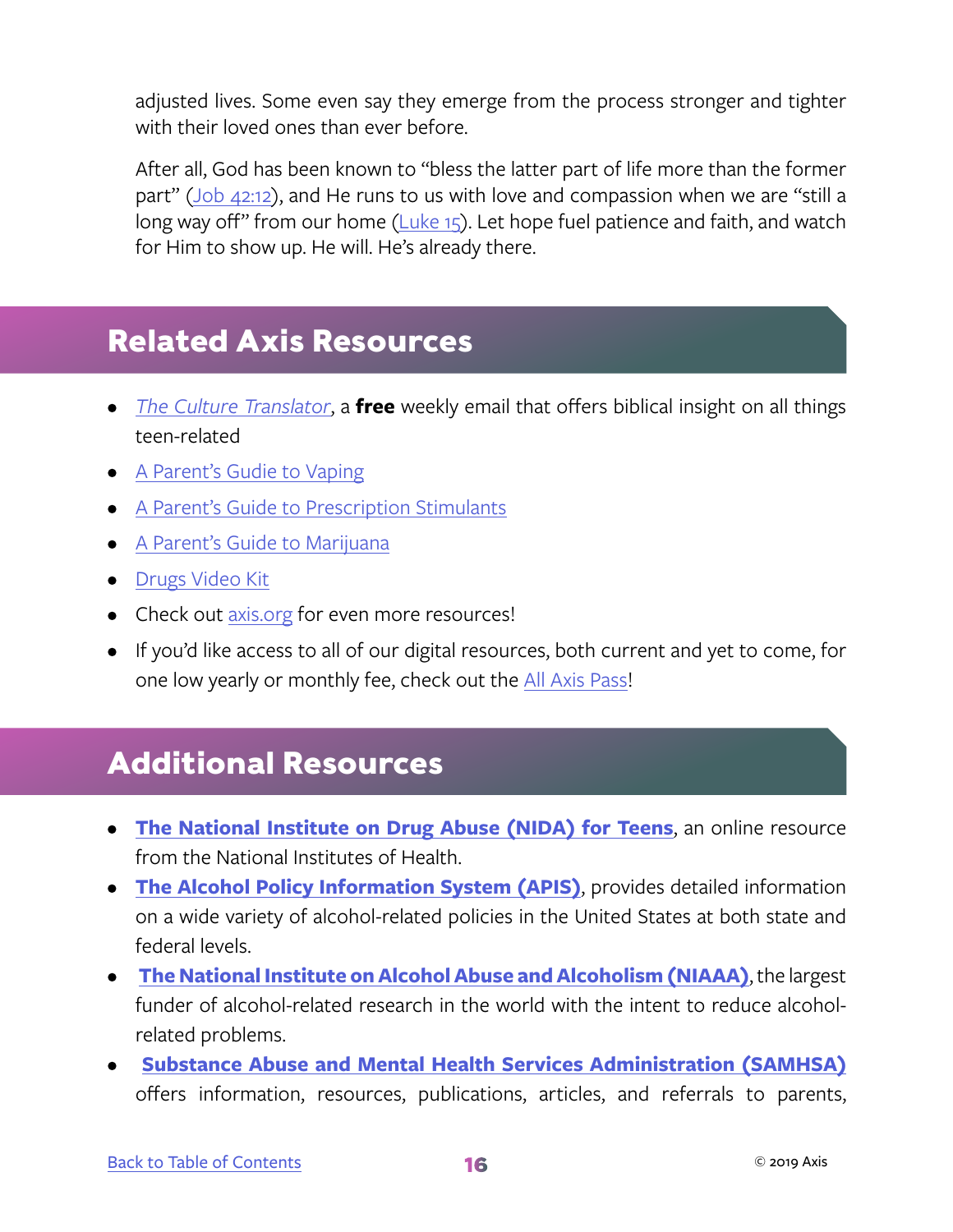including referrals for crisis management and treatment.

- **• Partnership for Drug-Free Kids** has a [great parent blog.](https://drugfree.org/parent-blog/)
- "**[Make a Difference: Talk to Your Child About Alcohol.](https://pubs.niaaa.nih.gov/publications/makeadiff_html/makediff.htm)**" A publication created in conjunction with the National Institutes of Health and the National Institute on Alcohol Abuse and Alcoholism. Written for parents, it explains the facts about underage drinking and offers practical ideas for effective talks.
- "**[Alcohol Screening and Brief Intervention for Youth: A Practical Guide.](https://pubs.niaaa.nih.gov/publications/Practitioner/YouthGuide/YouthGuide.pdf)**" A more clinical resource designed to help medical specialists assess and direct teen patients. It contains instructions on "motivational interviewing" and offers information on patient rights, risk assessment, sample questions, and referral suggestions.
- **• [Prevention First](https://www.prevention.org/Virtual-Clearinghouse/Underage-Drinking/)**, dedicated to preventing teen substance abuse before it begins, offers a wide assortment of printed materials for parents on underage drinking.
- **•** Jonathan McKee, a respected leader in Christian youth ministry, [offers many](http://www.jonathansresources.com/ProductList.aspx) [books and publications](http://www.jonathansresources.com/ProductList.aspx) designed to help parents connect with their kids and teens.
- **C[elebrate Recovery Ministries](http://www.celebraterecovery.com/)**, an organization from Rick Warren's Saddleback Church offering a balanced program to overcome "hurts, habits, and hang-ups" based on the actual words of Jesus. Teen-oriented resources are available.

#### **Support Axis to get more resources like this!**

Thanks so much for purchasing this Parent Guide from Axis! As a  $501(c)(3)$  nonprofit ministry, Axis invests all proceeds from your purchases back into the creation of more quality content like this. By purchasing this and [other content](https://axis.org) from Axis, you support our ministry, allowing us to come alongside you in your parenting and/or discipleship journey.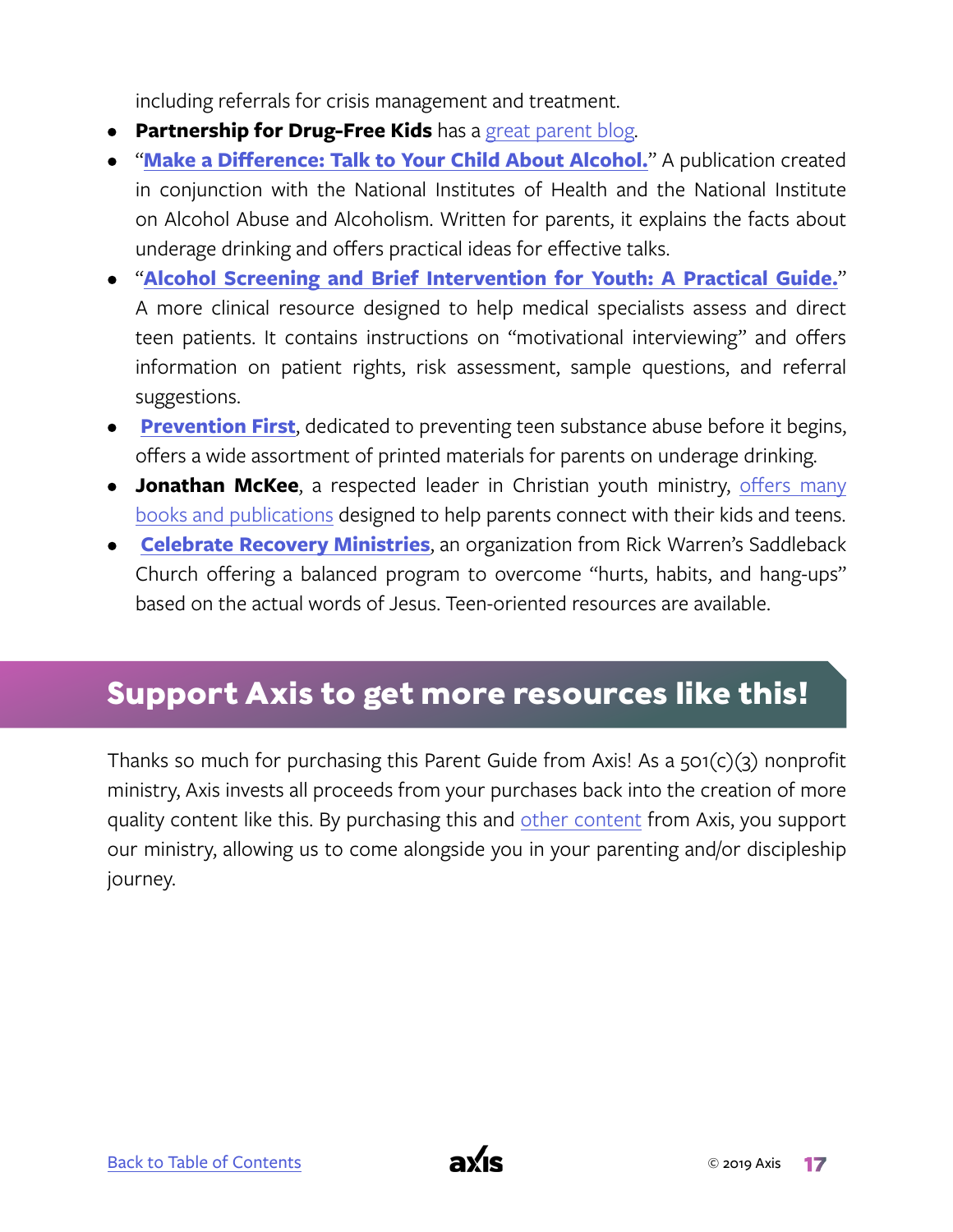# <span id="page-19-0"></span>TEENS & ALCOHOL A Parent's Guide to

#### **Recap**

- Though alcohol use among teens is declining, it is still somewhat common and the cause of many deaths among them.
- The reasons for using alcohol are varied. Media depicting it as fun and glamorous definitely contributes.
- Teenagers have gotten creative in ways to get drunk (e.g. bingeing on cough syrup), and there are new ideas online all the time, which is why simply prohibiting drinking is often not enough. It's important to talk openly and often about it with your kids.
- God's Word doesn't prohibit drinking altogether, but it is very clear about not becoming intoxicated or turning to any substance as a crutch.
- It's important to make safe places to have conversations with your kids about alcohol, drinking, and partying long before they ever feel tempted to experiment.
- The way you talk to a child who is experimenting with alcohol should be different from the way you talk to a child who is abusing alcohol.
- It's highly important to look beyond the behaviors to the root issue and address that. Solely telling them what they've done wrong, grounding them, etc. is unlikely to do much good since it addresses the symptoms rather than the problem.
- If your teen has experimented with alcohol, it doesn't mean you're a bad parent or that he/she is a bad person.
- No matter what, reacting rashly won't help. Take some time calm down and think clearly before formulating a plan.

#### **Hint: Screen shot or print this page to refer back to later!**